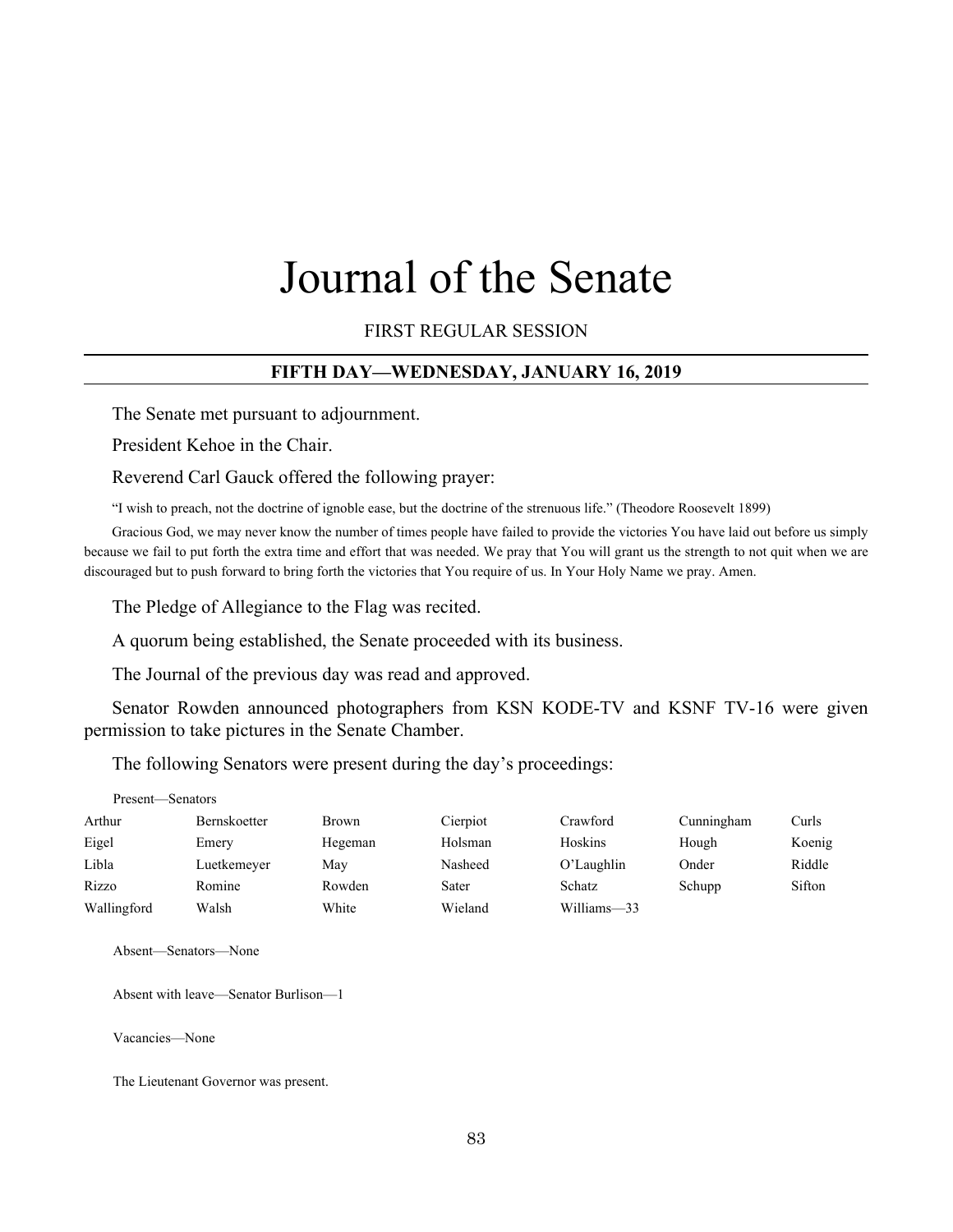#### **RESOLUTIONS**

Senator Nasheed offered Senate Resolution No. 51, regarding Sidney Keys III, which was adopted.

Senators Brown, Romine and Bernskoetter offered Senate Resolution No. 52, regarding the Fiftieth Anniversary of Meramec Regional Planning Commission, which was adopted.

Senator Riddle offered Senate Resolution No. 53, regarding Cheri Winchester, which was adopted.

Senator Riddle offered Senate Resolution No. 54, regarding Casey Hopkins, which was adopted.

Senator Luetkemeyer offered Senate Resolution No. 55, regarding J.L. Robertson, which was adopted.

Senator Sifton offered Senate Resolution No. 56, regarding Michael A. Butz, St. Louis, which was adopted.

Senator Sifton offered Senate Resolution No. 57, regarding Steve Spoljaric, St. Louis, which was adopted.

Senator Sifton offered Senate Resolution No. 58, regarding Affton Veterinary Clinic, which was adopted.

#### **CONCURRENT RESOLUTIONS**

Senator Schupp offered the following concurrent resolution:

#### SENATE CONCURRENT RESOLUTION NO. 6

Whereas, extensive and credible reports have revealed mass killing of prisoners of conscience in the People's Republic of China, primarily practitioners of the spiritual based exercises of Falun Gong, but also other religious and ethnic minority groups, in order to obtain organs for transplants; and

Whereas, the organ transplantation system in China does not comply with the World Health Organization's Guiding Principles of traceability and transparency in organ procurement pathways, and the government of the People's Republic of China has resisted independent scrutiny of the system; and

Whereas, traditional Chinese custom requires bodies to be preserved intact after death. With rare voluntary organ donation, however, China's transplantation industry significantly increased since 2000; and

Whereas, the 2017 Freedom House Report "The Battle for China's Spirit" states that "Available evidence suggests that forced extraction of organs from Falun Gong detainees for sale in transplant operations has occurred on a large scale and may be continuing"; and

Whereas, an investigative report, published in June 2016, conducted by human rights attorney David Matas, former Canadian Secretary of State for Asia-Pacific David Kilgour, and journalist Ethan Gutmann, estimated that China is performing 60,000 to 100,000 transplants per year as opposed to 10,000 transplants claimed by the Chinese government, which is "an industrial-scale, state-directed organ transplantation system, controlled through national policies and funding, and implicating both the military and civilian healthcare systems"; and

Whereas, China's Liver Transplant Registry System indicated that more than 25% of cases were emergency transplants, for which an organ was found within days or even hours. Wait times for non-emergency liver transplants were usually quoted in weeks. Most patients in other countries have to wait years for a transplant; and

Whereas, the Chinese government claims that 90% of China's organ transplant sources come from executed prisoners. However, the number of executions has dropped 10% annually since 2002 and is far less than the number of transplants taking place. The government has never acknowledged the sourcing of organs from prisoners of conscience; and

Whereas, Falun Gong, a spiritual practice involving meditative "qigong" exercises and centered on the values of truthfulness, compassion, and forbearance, became immensely popular in China in the 1990s, with multiple estimates placing the number of practitioners at upwards of 70 million; and

Whereas, in July 1999, the Chinese Communist Party launched an intensive, nationwide persecution designed to eradicate the spiritual practice of Falun Gong, including physical and mental torture, reflecting the party's long-standing intolerance of large independent civil society groups; and

Whereas, since 1999, hundreds of thousands of Falun Gong practitioners have been detained extra-legally in Chinese reeducation-throughlabor camps, detention centers, and prisons, where torture, abuse, and implausible medical exams and blood tests on Falun Gong practitioners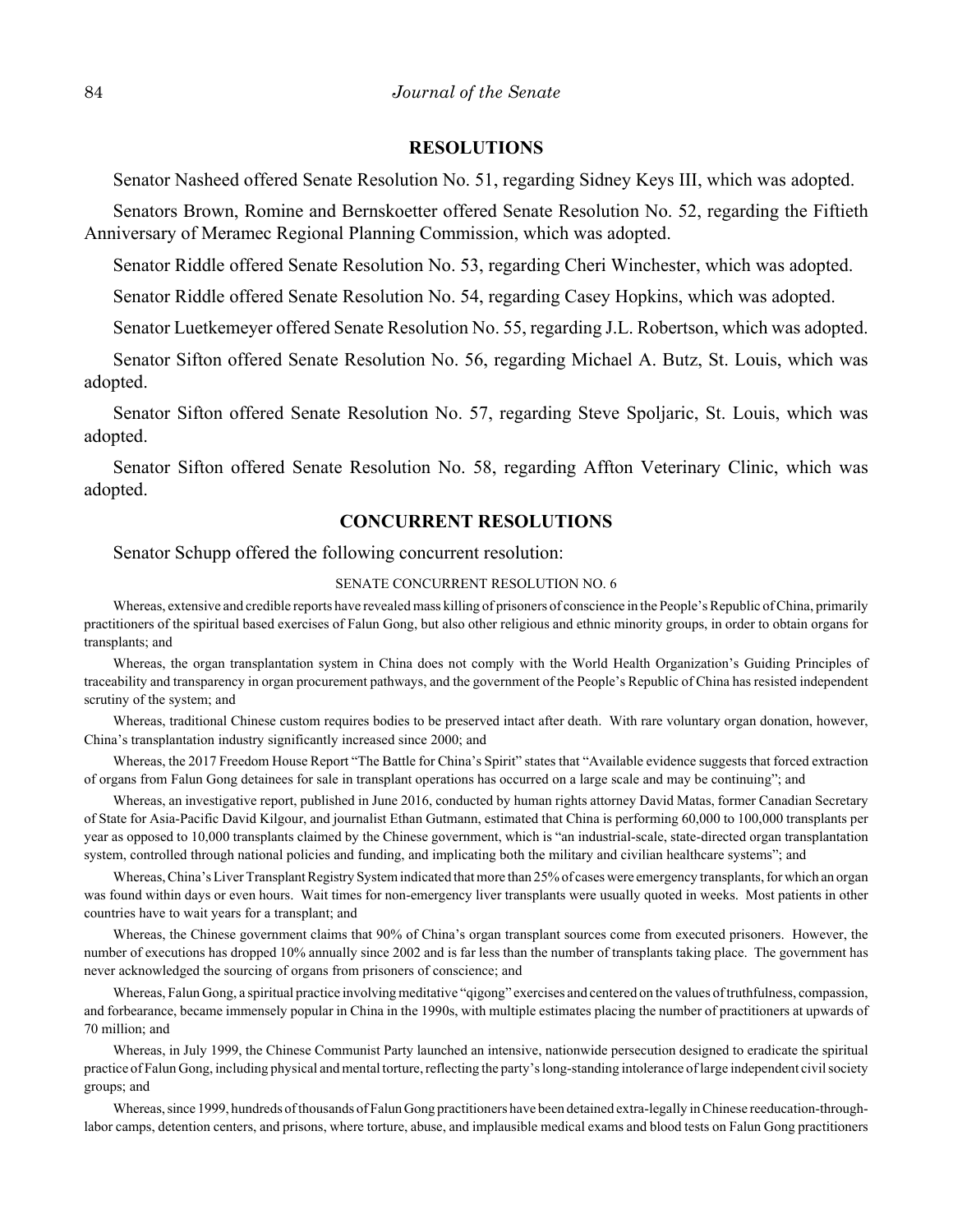are routine; and

Whereas, Freedom House reported in 2015 that Falun Gong practitioners comprise the largest portion of prisoners of conscience in China, and face an elevated risk of dying or being killed in custody; and

Whereas, the United Nations Committee Against Torture and the Special Rapporteur on Torture have expressed concern over the allegations of organ harvesting from Falun Gong prisoners, and have called on the Government of the People's Republic of China to increase accountability and transparency in the organ transplant system and punish those responsible for abuses; and

Whereas, in June 2016, the U.S. House of Representatives unanimously passed House Resolution 343, condemning the systematic, statesanctioned organ harvesting from Falun Gong and other prisoners of conscience; and

Whereas, the killing of religious or political prisoners for the purpose of selling their organs for transplant is an egregious and intolerable violation of the fundamental right to live; and

Whereas, organ tourism to China should not be shielded by medical confidentiality, but openly monitored. No nation should allow their citizens to go to China for organs until China has allowed a full investigation into organ harvesting of prisoners of conscience, both past and present:

Now Therefore Be It Resolved that the members of the Missouri Senate, One-Hundredth General Assembly, First Regular Session, the House of Representatives concurring therein:

(1) Call upon the Government of the People's Republic of China to immediately end the practice of organ harvesting from all prisoners and prisoners of conscience, and explicitly from Falun Gong prisoners of conscience and members of other religious and ethnic minority groups;

(2) Call upon the Government of the People's Republic of China to immediately end the 17-year persecution of the Falun Gong, and the immediate release of all Falun Gong practitioners and other prisoners of conscience;

(3) Call upon the President of the United States to undertake a full and transparent investigation by the United States Department of State into organ transplant practices in the People's Republic of China, and calls for the prosecution of those found to have engaged in such unethical practices;

(4) Encourage the medical community of Missouri to engage in educating colleagues and residents of Missouri about the risks of travel to China for organ transplants so as to help prevent Missouri residents from unwittingly becoming involved in murder in the form of forced organ harvesting from prisoners of conscience; and

(5) Agree to take measures to ban the entry of those who have participated in illegal removal of human tissues and organs, and seek prosecution of such individuals should they be found on the soil of Missouri; and

Be It Further Resolved that the Secretary of the Missouri Senate be instructed to prepare properly inscribed copies of this resolution for the President and Vice President of the United States, the President and Secretary of the United States Senate, the Speaker and Clerk of the United States House of Representatives, the chair of the Senate Committee on Foreign Affairs, the chair of the House Committee on Foreign Relations, and each member of Missouri's Congressional delegation.

#### **INTRODUCTION OF BILLS**

The following Bills and Joint Resolution were read the 1st time and ordered printed:

**SB 259**–By Romine.

An Act to repeal section 537.110, RSMo, and to enact in lieu thereof twelve new sections relating to due process proceedings at institutions of higher education, with penalty provisions.

**SB 260**–By Onder.

An Act to repeal sections 143.011 and 143.022, RSMo, and to enact in lieu thereof two new sections relating to income taxes.

**SB 261**–By Nasheed.

An Act to repeal section 208.027, RSMo, and to enact in lieu thereof one new section relating to the use of medical marijuana by applicants and recipients of temporary assistance for needy families.

#### **SB 262**–By Sater.

An Act to repeal sections 195.060, 196.100, 221.111, 338.015, 338.055, and 338.056, RSMo, and to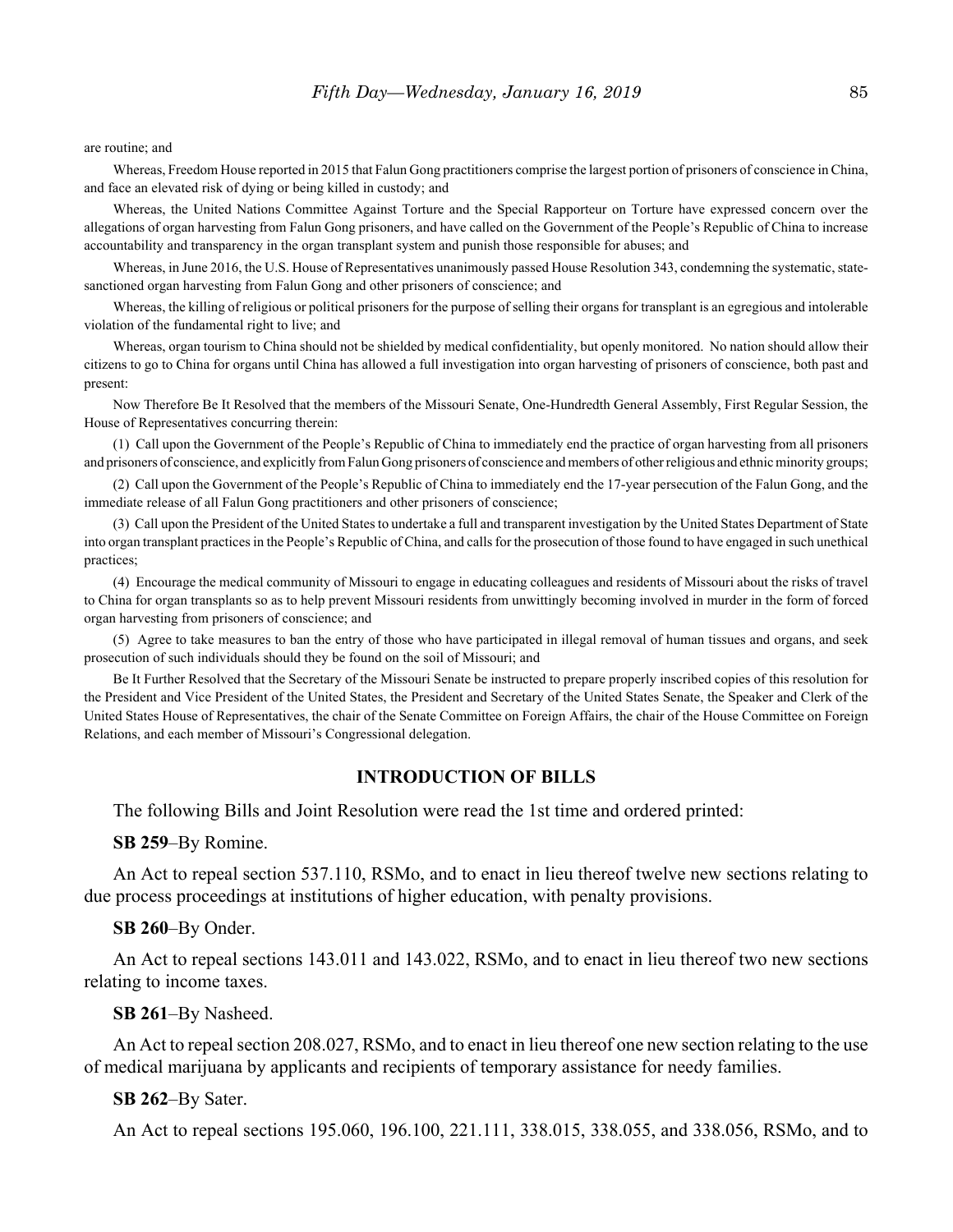enact in lieu thereof seven new sections relating to electronic prescriptions, with a penalty provision.

**SB 263**–By Schupp.

An Act to repeal section 208.151, RSMo, and to enact in lieu thereof two new sections relating to postpartum depression screening.

**SB 264**–By Crawford.

An Act to repeal section 620.010, RSMo, and to enact in lieu thereof two new sections relating to the state council on the arts.

**SB 265**–By Luetkemeyer.

An Act to repeal sections 172.030, 172.035, 172.040, and 172.060, RSMo, and to enact in lieu thereof four new sections relating to student curators.

**SB 266**–By Wieland.

An Act to amend chapter 34, RSMo, by adding thereto nine new sections relating to purchasing processes for innovative technology by the office of administration.

**SB 267**–By Wieland.

An Act to repeal section 376.427, RSMo, and to enact in lieu thereof one new section relating to direct payment of health care providers.

**SJR 17**–By Nasheed.

Joint Resolution submitting to the qualified voters of Missouri, an amendment to article VI of the Constitution of Missouri, by adding thereto one new section relating to the consolidation of St. Louis City and St. Louis County.

Senator Onder requested unanimous consent of the Senate to withdraw **SB 214**, which request was granted.

# **CONCURRENT RESOLUTIONS**

Senator Schupp offered the following concurrent resolution:

#### SENATE CONCURRENT RESOLUTION NO. 7

Relating to the ratification of the Equal Rights Amendment to the United States Constitution.

Whereas, three years after women won the right to vote, the Equal Rights Amendment to the United States Constitution, authored by Alice Paul, head of the National Women's Party, was introduced in Congress by Senator Curtis and Representative Anthony, both Republicans; and

Whereas, the Equal Rights Amendment to the United States Constitution passed the United States Senate and then the United States House of Representatives, and on March 22, 1972, the proposed Amendment to the United States Constitution was sent to the states for ratification; and

Whereas, the Equal Rights Amendment to the United States Constitution states:

"Section 1. Equality of rights under the law shall not be denied or abridged by the United States or by any state on account of sex.

Section 2. The Congress shall have the power to enforce, by appropriate legislation, the provisions of this article.

Section 3. This amendment shall take effect two years after the date of ratification."; and

Whereas, Congress placed a deadline of June 30, 1982, on the ratification process and thirty-five states ratified the proposed Amendment before the deadline; and

Whereas, Congress may not have the constitutional authority to place a deadline on the ratification process; and

Whereas, Article V of the United States Constitution allows the General Assembly of the State of Missouri to ratify this proposed Amendment to the Constitution of the United States; and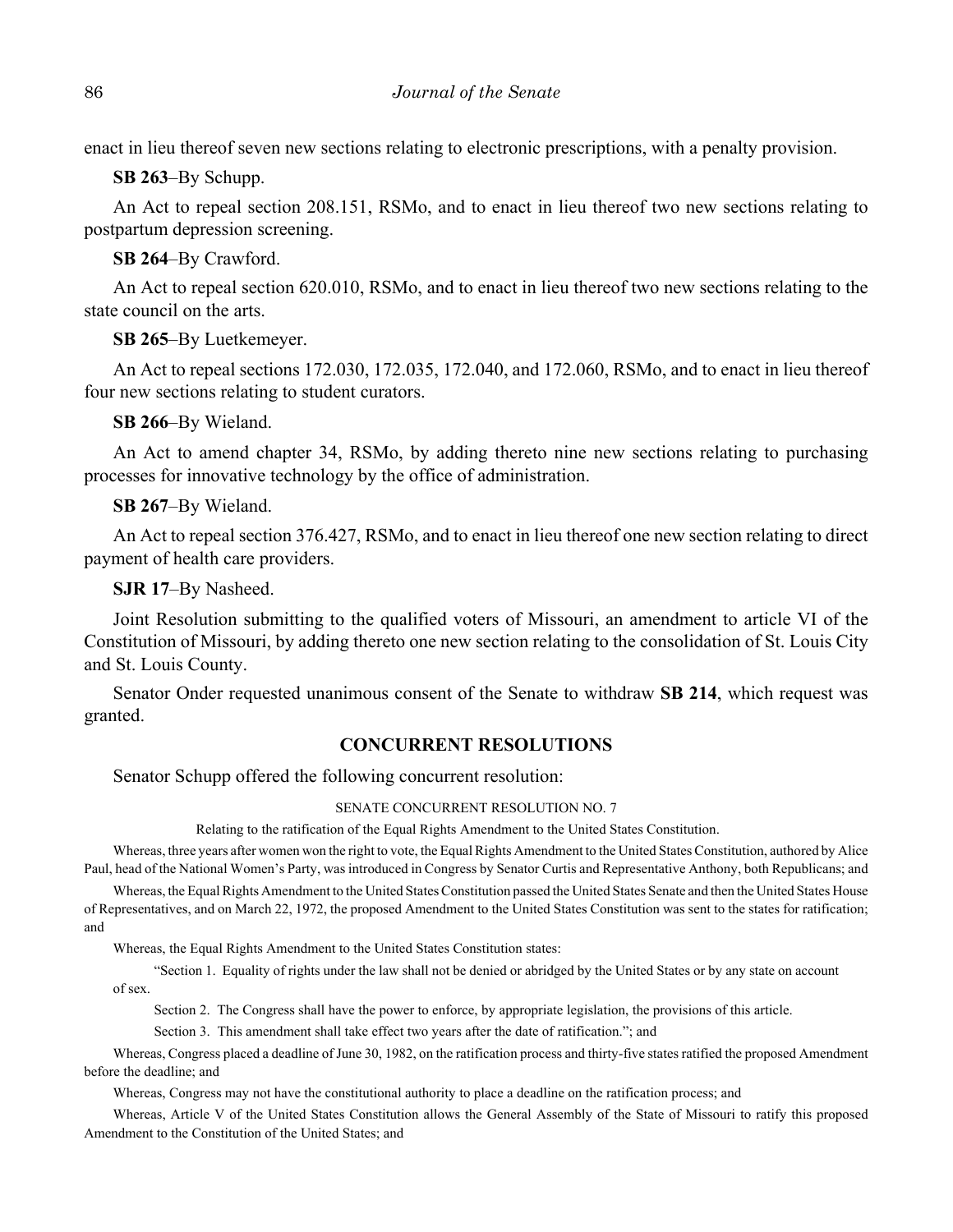Whereas, the General Assembly of the State of Missouri finds that the proposed Amendment is meaningful and needed as part of the United States Constitution and that the present political, social, and economic conditions are the same as or are even more demanding today than they were when the proposed Amendment was first submitted for adoption:

Now, Therefore, Be It Resolved that the members of the Missouri Senate, One Hundredth General Assembly, First Regular Session, the House of Representatives concurring therein, hereby ratify the Equal Rights Amendment to the United States Constitution; and

Be It Further Resolved that the Secretary of the Senate be instructed to prepare a properly inscribed copy of this resolution for the Archivist of the United States, Washington, D.C.; Vice President of the United States; Speaker of the United States House of Representatives; and each member of the Missouri Congressional delegation with request that it be printed in the Congressional Record.

Read 1st time.

## **COMMITTEE APPOINTMENTS**

President Pro Tem Schatz submitted the following committee appointments, which were read:

#### **Agriculture, Food Production and Outdoor Resources**

Senator Bernskoetter – Chair Senator Hoskins – Vice Chair Senator Brown Senator Crawford Senator Libla Senator Curls Senator Holsman Senator Rizzo **Appropriations** Senator Hegeman – Chair Senator Hough – Vice Chair Senator Brown Senator Cunningham Senator Eigel Senator Hoskins Senator Riddle Senator Sater Senator Wallingford Senator Curls Senator Holsman Senator Nasheed Senator Rizzo **Commerce, Consumer Protection, Energy and the Environment** Senator Wallingford – Chair Senator Riddle – Vice Chair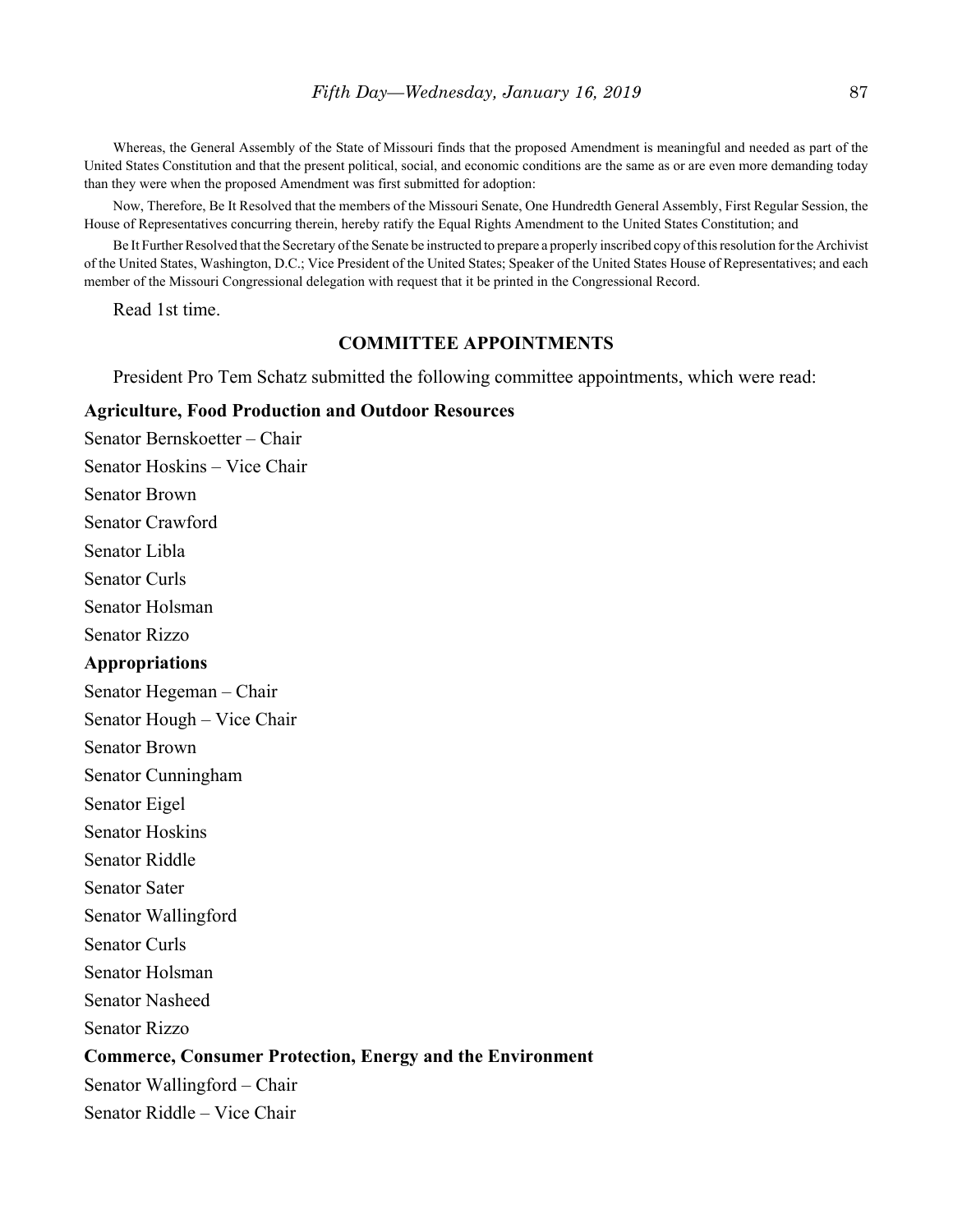Senator Cierpiot Senator Cunningham Senator Emery Senator Onder Senator Romine Senator White Senator Walsh Senator May Senator Williams **Economic Development** Senator Cierpiot – Chair Senator Cunningham – Vice Chair Senator Bernskoetter Senator Hegeman Senator Hoskins Senator Hough Senator Romine Senator Wieland Senator Schupp Senator Rizzo Senator Arthur **Education** Senator Romine – Chair Senator Wallingford – Vice Chair Senator Emery Senator Libla Senator Onder Senator O'Laughlin Senator Holsman Senator Schupp Senator Arthur **Fiscal Oversight** Senator Cunningham – Chair Senator Sater – Vice Chair Senator Crawford Senator Eigel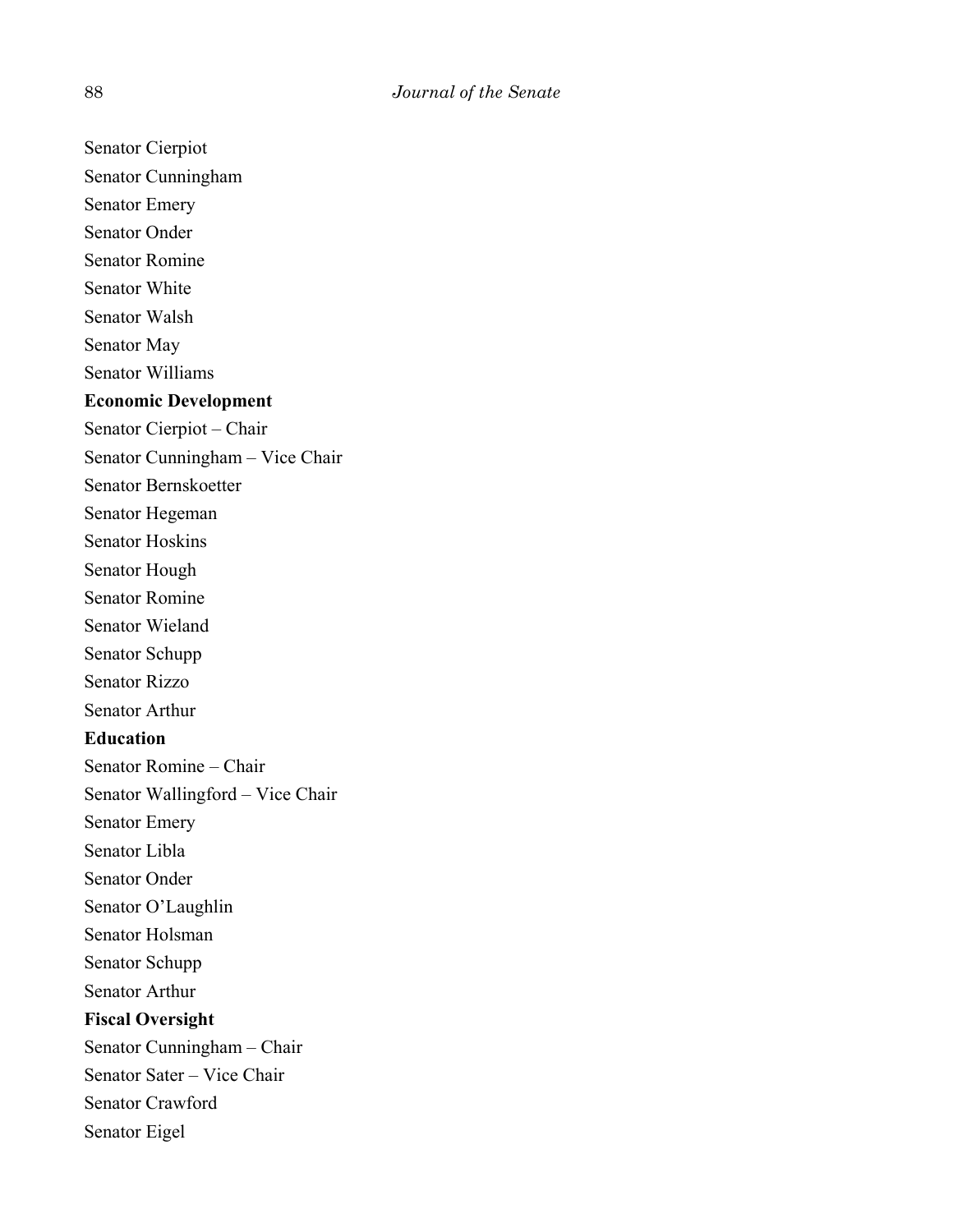Senator Hough Senator Nasheed Senator Rizzo **General Laws** Senator Eigel – Chair Senator Libla –Vice Chair Senator Burlison Senator Luetkemeyer Senator White Senator Rizzo Senator Arthur **Government Reform** Senator Emery – Chair Senator O'Laughlin – Vice Chair Senator Brown Senator Burlison Senator Luetkemeyer Senator May Senator Williams **Health and Pensions** Senator Onder – Chair Senator Koenig – Vice Chair Senator Eigel Senator Sater Senator White Senator Holsman Senator Schupp **Insurance and Banking** Senator Wieland – Chair Senator Cunningham – Vice Chair Senator Burlison Senator Crawford Senator Hoskins Senator Walsh Senator Sifton **Judiciary and Civil and Criminal Jurisprudence**

Senator Luetkemeyer – Chair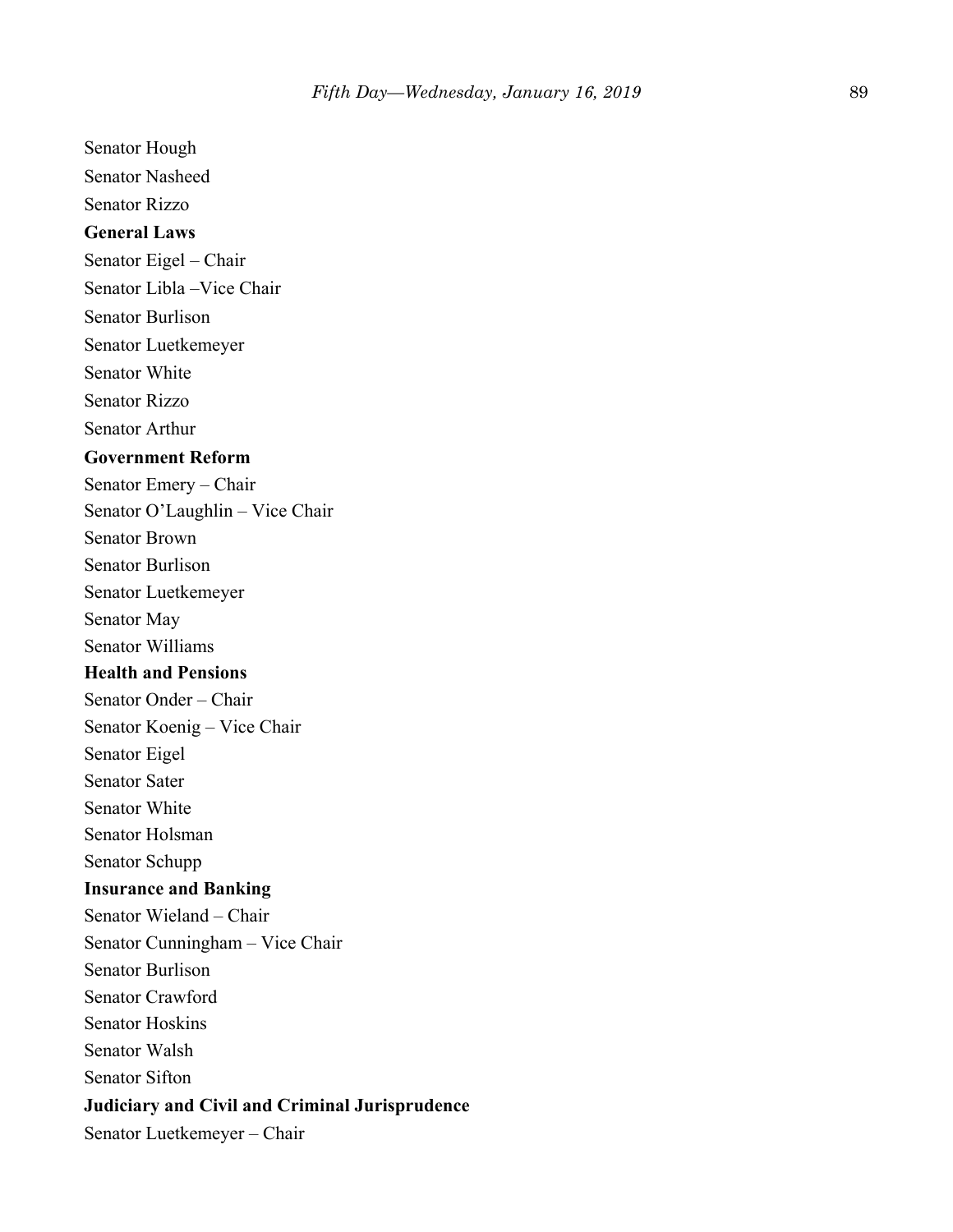Senator Onder – Vice Chair Senator Emery Senator Koenig Senator White Senator Sifton

Senator May

# **Local Government and Elections**

Senator Crawford – Chair Senator Sater – Vice Chair Senator Hegeman Senator Hough Senator O'Laughlin Senator Sifton Senator Rizzo

# **Professional Registration**

Senator Riddle – Chair Senator Burlison – Vice Chair Senator Cunningham Senator Sater Senator Wieland Senator Sifton Senator Arthur

# **Progress and Development**

Senator Walsh – Chair Senator Curls – Vice Chair Senator Williams Senator Burlison Senator Crawford

# **Seniors, Families and Children**

Senator Sater – Chair Senator O'Laughlin – Vice Chair Senator Koenig Senator Riddle Senator Romine Senator Schupp Senator May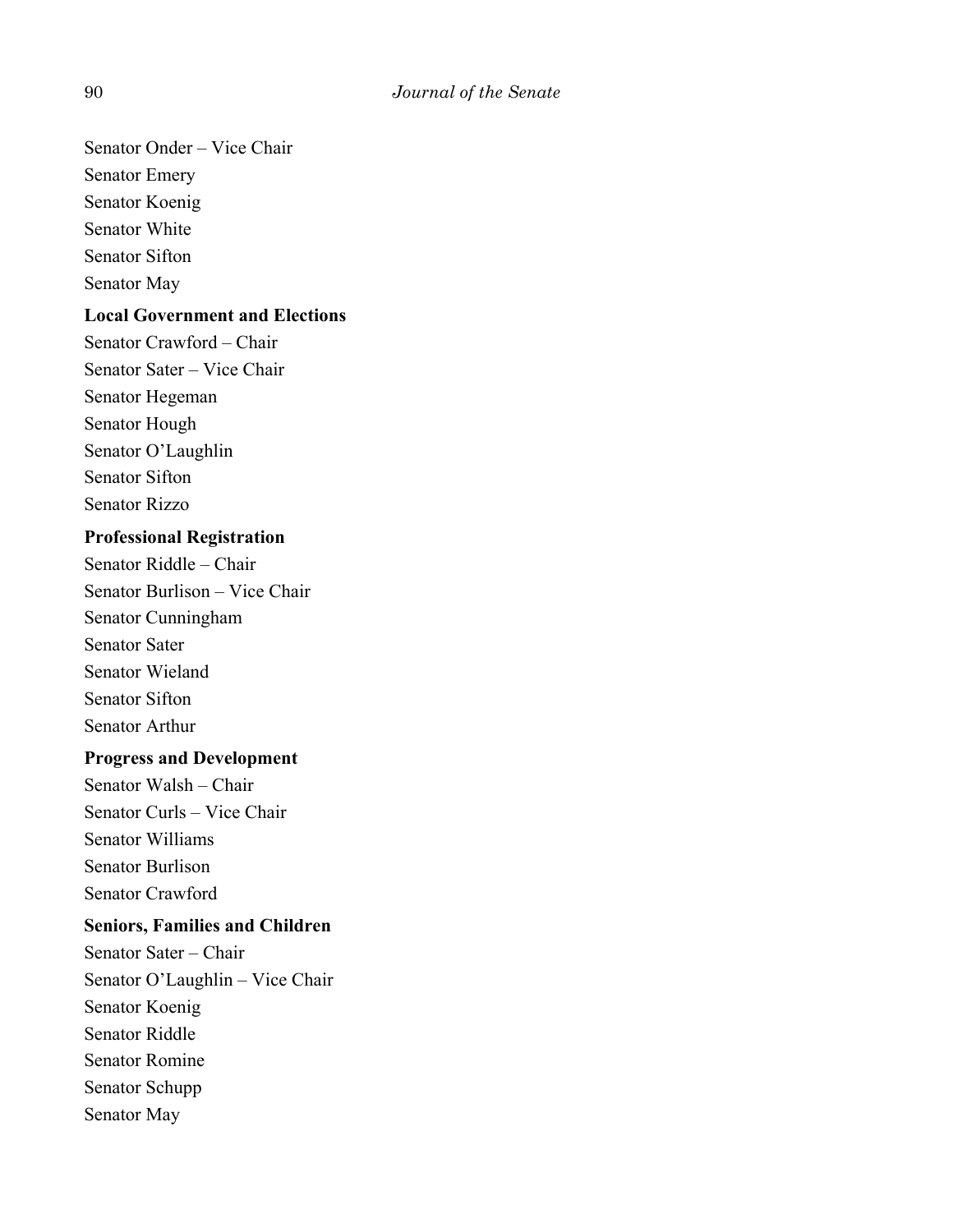#### **Small Business and Industry**

Senator Hoskins – Chair Senator Wieland – Vice Chair Senator Bernskoetter Senator Cierpiot Senator Koenig Senator Wallingford Senator Arthur Senator Williams **Transportation, Infrastructure and Public Safety** Senator Libla – Chair Senator Romine – Vice Chair Senator Brown Senator Eigel Senator O'Laughlin Senator Curls Senator Williams **Veterans and Military Affairs** Senator White - Chair Senator Brown – Vice Chair Senator Bernskoetter Senator Hoskins Senator Wallingford Senator Walsh Senator Schupp **Ways and Means** Senator Koenig – Chair Senator Eigel – Vice Chair Senator Cierpiot Senator Hough Senator Onder Senator Wallingford Senator Nasheed Senator Arthur

# **COMMUNICATIONS**

President Pro Tem Schatz submitted the following: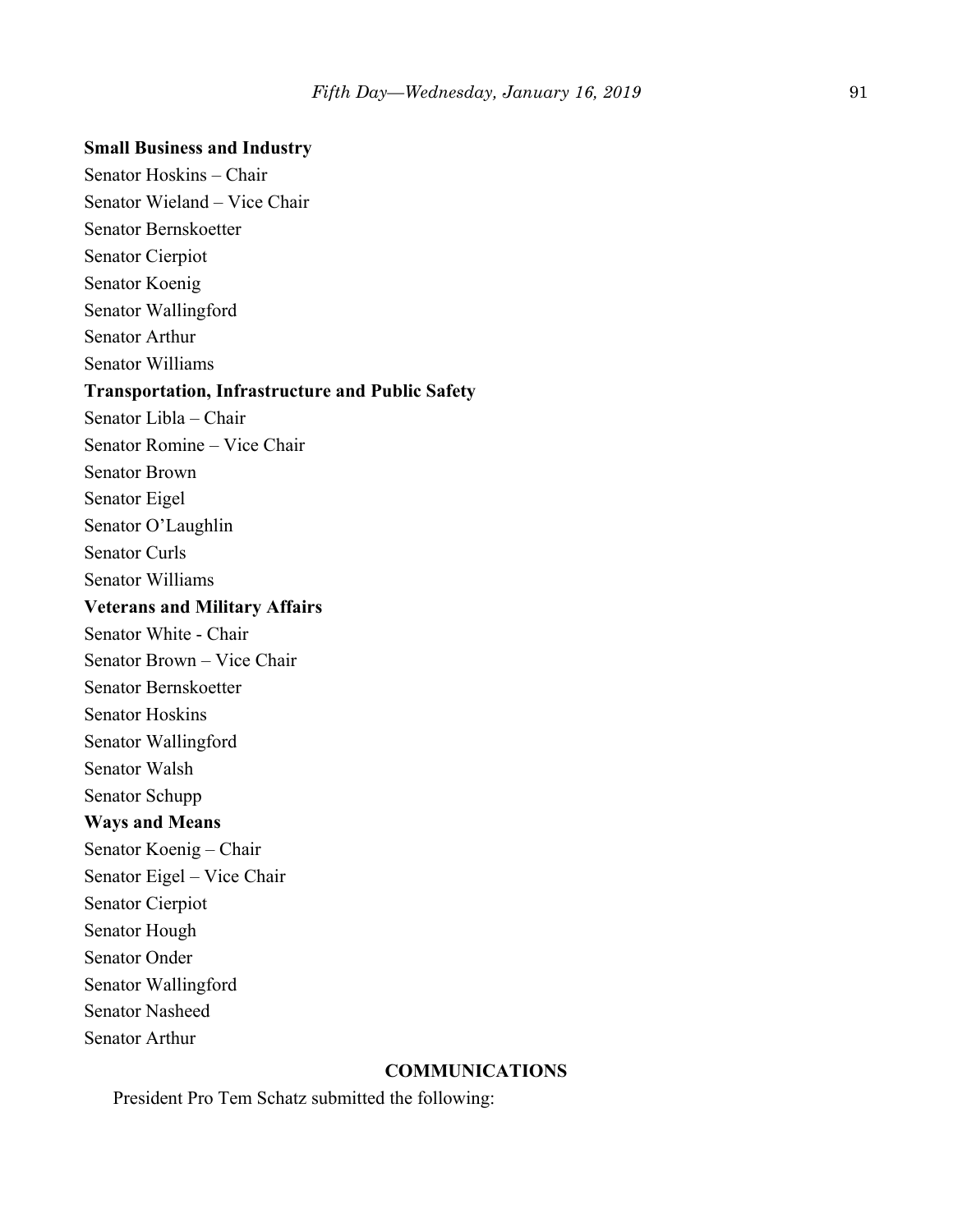#### **SENATE HEARING SCHEDULE 100th GENERAL ASSEMBLY FIRST REGULAR SESSION JANUARY 16, 2019**

|               | Monday                                                                                                                                                                                                                                                        | Tuesday                                                                                                                                                      | Wednesday                                                                                                                                                                      | Thursday                                                                                                                                                                                                |
|---------------|---------------------------------------------------------------------------------------------------------------------------------------------------------------------------------------------------------------------------------------------------------------|--------------------------------------------------------------------------------------------------------------------------------------------------------------|--------------------------------------------------------------------------------------------------------------------------------------------------------------------------------|---------------------------------------------------------------------------------------------------------------------------------------------------------------------------------------------------------|
| 8:00<br>a.m.  |                                                                                                                                                                                                                                                               | <b>Government Reform</b><br>SCR <sub>1</sub><br>(Emery)<br><b>Ways and Means</b><br>SL<br>(Koenig)<br><b>Appropriations</b><br>SCR <sub>2</sub><br>(Hegeman) | Seniors, Families and Children<br>SL<br>(Sater)<br><b>Insurance &amp; Banking</b><br>SCR <sub>1</sub><br>(Wieland)<br><b>Appropriations</b><br>SCR <sub>2</sub><br>(Hegeman)   | <b>Transportation, Infrastructure</b><br>and Public Safety<br>SL<br>(Libla)<br><b>Small Business &amp; Industry</b><br>SCR <sub>1</sub><br>(Hoskins)<br>Appropriations<br>SCR <sub>2</sub><br>(Hegeman) |
| 9:00<br>a.m.  |                                                                                                                                                                                                                                                               | <b>Rules, Joint Rules, Resolutions</b><br>and Ethics<br>SL<br>(Rowden)                                                                                       |                                                                                                                                                                                | <b>Fiscal Oversight</b><br><b>Bingham Gallery</b><br>(Cunningham)                                                                                                                                       |
| 10:30<br>a.m. |                                                                                                                                                                                                                                                               | <b>General Laws</b><br>SL<br>(Eigel)<br><b>Economic Development</b><br>SCR <sub>1</sub><br>(Cierpiot)                                                        | <b>Gubernatorial Appointments</b><br><b>SL</b><br>(Schatz)<br><b>Health and Pensions</b><br>SCR <sub>1</sub><br>(Onder)                                                        |                                                                                                                                                                                                         |
| 12:00<br>p.m. |                                                                                                                                                                                                                                                               | <b>Veterans &amp; Military Affairs</b><br>SCR <sub>1</sub><br>(White)<br><b>Education</b><br><b>SL</b><br>(Romine)                                           | <b>Commerce, Consumer Protection,</b><br><b>Energy and the Environment</b><br>SL<br>(Wallingford)<br><b>Local Government &amp; Elections</b><br>SCR <sub>1</sub><br>(Crawford) |                                                                                                                                                                                                         |
| 1:00<br>p.m.  |                                                                                                                                                                                                                                                               | <b>Progress and Development</b><br>SCR <sub>1</sub><br>(Walsh)                                                                                               |                                                                                                                                                                                |                                                                                                                                                                                                         |
| 2:00<br>p.m.  | Judiciary and Civil and<br>Criminal Jurisprudence<br>SCR <sub>1</sub><br>(Luetkemeyer)<br><b>Professional Registration</b><br>SL.<br>(Riddle)<br><b>Agriculture, Food</b><br>Production and Outdoor<br><b>Resources</b><br>SCR <sub>2</sub><br>(Bernskoetter) |                                                                                                                                                              |                                                                                                                                                                                |                                                                                                                                                                                                         |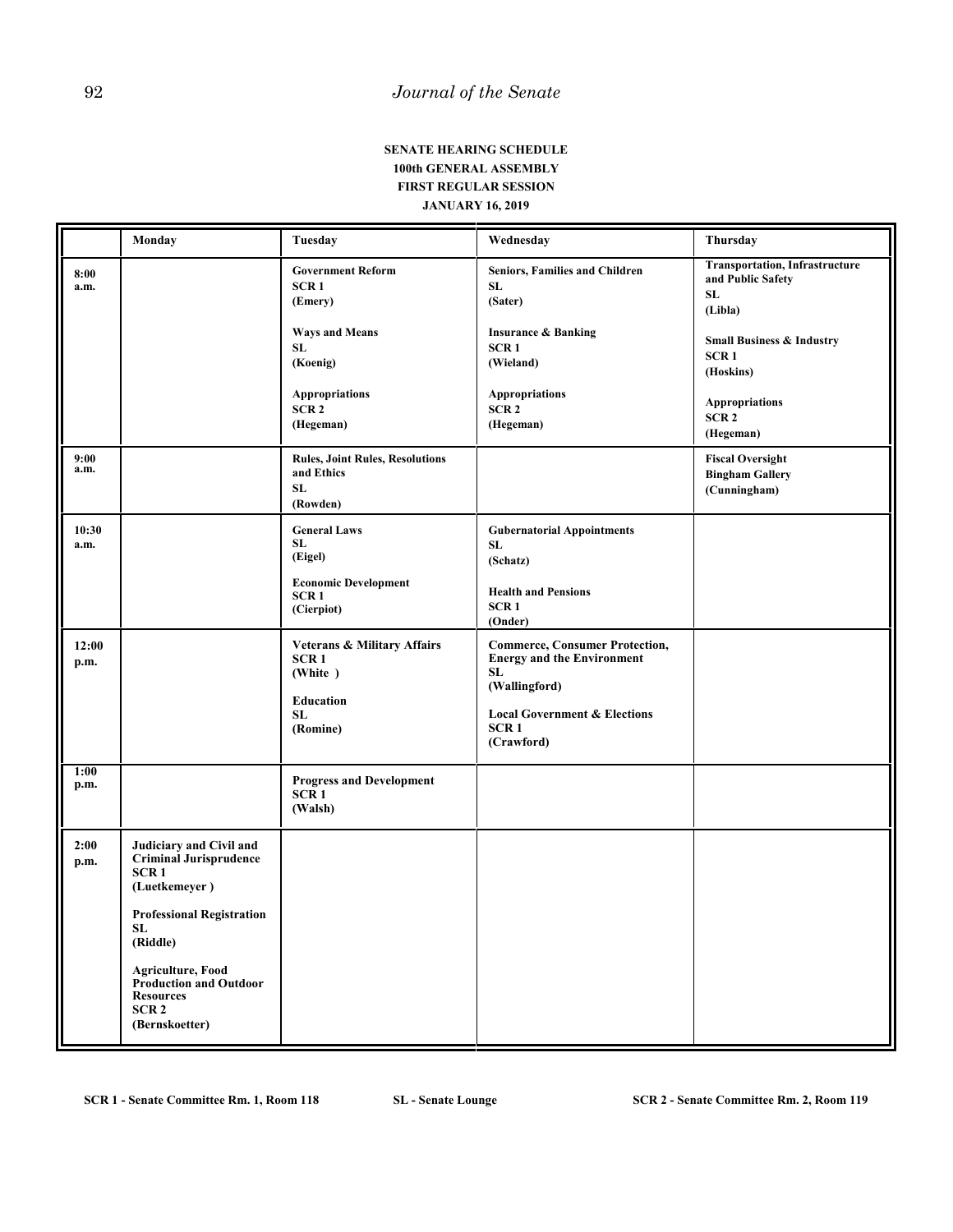#### **MESSAGES FROM THE HOUSE**

The following message was received from the House of Representatives through its Chief Clerk:

Mr. President: I am instructed by the House of Representatives to inform the Senate that the Speaker has appointed the following members to act with a like committee from the Senate pursuant to **HCR 2**. Representatives: Coleman, Pollock, Grier, Hovis, Sharpe, Razer, Green, Barnes, Proudie, Carter.

On motion of Senator Rowden, the Senate recessed until 2:45 p.m.

#### **RECESS**

The time of recess having expired, the Senate was called to order by President Kehoe.

On motion of Senator Rowden, the Senate repaired to the House of Representatives to receive the State of the State Address from His Excellency, Governor Michael L. Parson.

#### **JOINT SESSION**

The Joint Session was called to order by President Kehoe.

The Color Guard from the Missouri State Highway Patrol, Troop F, presented the colors.

The Pledge of Allegience to the Flag was recited.

On roll call the following Senators were present:

Present—Senators

| Arthur | Bernskoetter | Brown      | Cierpiot    | Crawford | Cunningham | Curls   | Eigel       |
|--------|--------------|------------|-------------|----------|------------|---------|-------------|
| Emery  | Hegeman      | Holsman    | Hoskins     | Hough    | Koenig     | ∟ibla   | Luetkemeyer |
| May    | Nasheed      | O'Laughlin | Onder       | Riddle   | Romine     | Rowden  | Sater       |
| Schatz | Schupp       | Sifton     | Wallingford | Walsh    | White      | Wieland | Williams-32 |

Absent—Senators—None

Absent with leave—Senators Burlison Rizzo—2

Vacancies—None

PRESENT: 160

The Lieutenant Governor was present.

On roll call the following Representatives were present:

| Allred        | Anderson      | Andrews  | Appelbaum       | Bailey      | Baker          | Bangert      | Baringer      |
|---------------|---------------|----------|-----------------|-------------|----------------|--------------|---------------|
| <b>Barnes</b> | Basye         | Beck     | Billington      | Black 7     | Black 137      | Bland        | Manlove       |
| Bondon        | <b>Bosley</b> | Bromley  | Brown 27        | Brown 70    | Burnett        | <b>Burns</b> | <b>Busick</b> |
| <b>Butz</b>   | Carpenter     | Carter   | Chappelle-Nadal | Chipman     | Christofanelli | Clemens      | Coleman 32    |
| Coleman 97    | Deaton        | DeGroot  | <b>Dinkins</b>  | Dogan       | Dohrman        | Eggleston    | Ellebracht    |
| Ellington     | Eslinger      | Evans 99 | Evans 154       | Falkner III | Fishel         | Fitzwater    | Francis       |
| Franks Jr.    | Gannon        | Green    | Gregory         | Grier       | Griesheimer    | Griffith     | Haden         |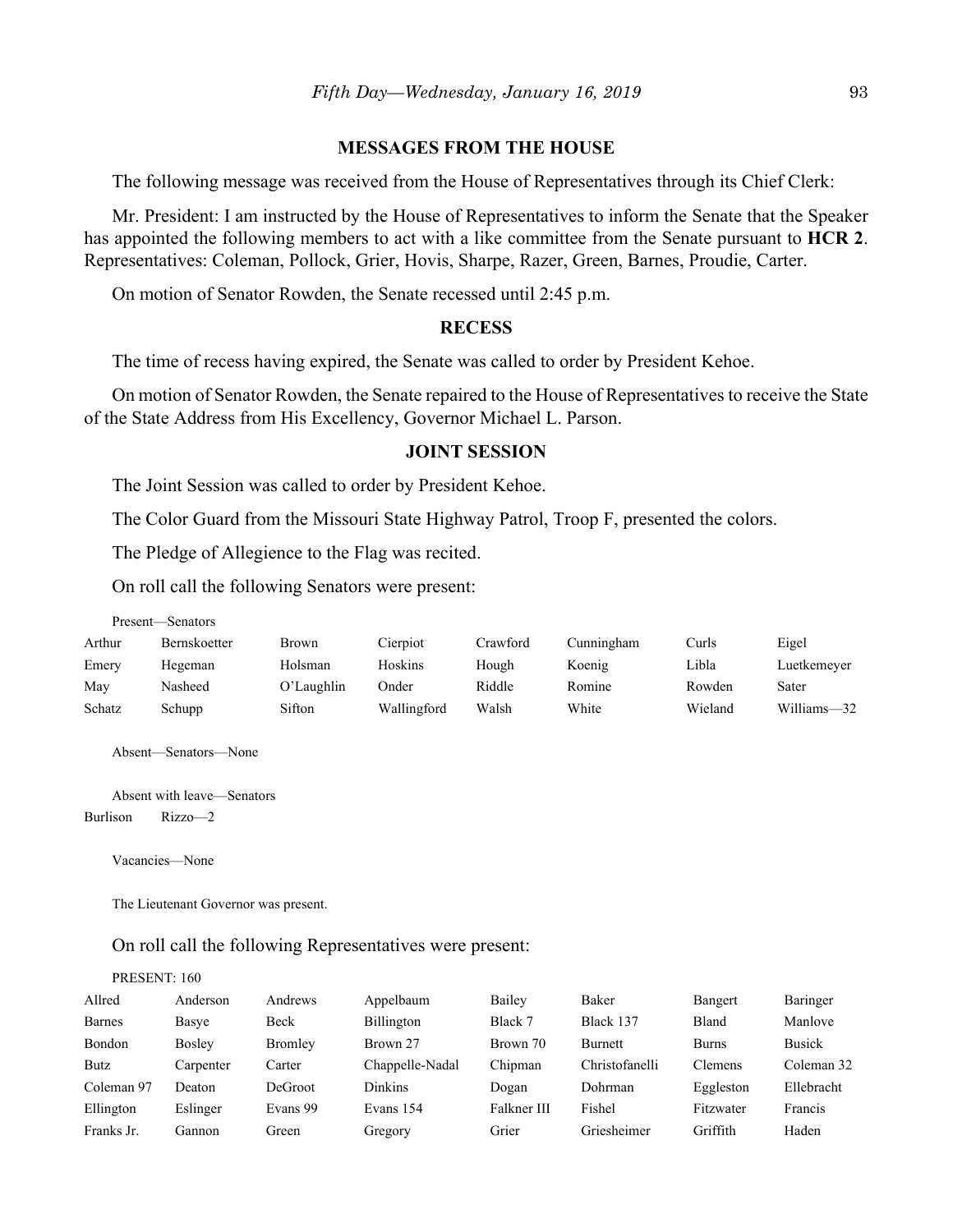| Haffner     | Hannegan   | Hansen      | Helms      | Henderson   | Hicks      | Hill       | Houx         |
|-------------|------------|-------------|------------|-------------|------------|------------|--------------|
| Hovis       | Hudson     | Hurst       | Ingle      | Justus      | Kelley 127 | Kelly 141  | Kendrick     |
| Kidd        | Knight     | Kolkmeyer   | Lavender   | Lovasco     | Love       | Lynch      | Mackey       |
| Mayhew      | McCreery   | McGaugh     | McGee      | McGirl      | Merideth   | Messenger  | Miller       |
| Mitten      | Moon       | Morgan      | Morris 140 | Morse 151   | Mosley     | Muntzel    | Murphy       |
| Neely       | O'Donnell  | Patterson   | Pfautsch   | Pierson Jr. | Pietzman   | Pike       | Plocher      |
| Pogue       | Pollitt 52 | Pollock 123 | Porter     | Price       | Proudie    | Ouade      | Razer        |
| Reedy       | Rehder     | Reisch      | Remole     | Richey      | Riggs      | Roberts 77 | Roberts 161  |
| Roden       | Roeber     | Rogers      | Rone       | Ross        | Rowland    | Runions    | Ruth         |
| Sain        | Sauls      | Schnelting  | Schroer    | Sharpe      | Shaul 113  | Shawan     | Shields      |
| Shull 16    | Simmons    | Smith       | Solon      | Sommer      | Spencer    | Stacy      | Stephens 128 |
| Stevens 46  | Swan       | Tate        | Taylor     | Trent       | Unsicker   | Veit       | Vescovo      |
| Walker      | Walsh      | Washington  | Wiemann    | Wilson      | Windham    | Wood       | Wright       |
| Mr. Speaker |            |             |            |             |            |            |              |

#### ABSENT: 2

Gray McDaniel

#### VACANCIES: 1

The Joint Committee appointed to wait upon His Excellency, Governor Mike Parson, escorted the Governor to the dais where he delivered the State of the State Address to the Joint Assembly:

## **2019 STATE OF THE STATE GOVERNOR MIKE PARSON**

Thank you Lieutenant Governor Kehoe …

Speaker Haahr…

President Pro-Tem Schatz…

Judges of the Missouri Supreme Court …

Distinguished state officials…

Members of the 100th General Assembly…AND my fellow Missourians.

I am honored and proud to stand before you this afternoon as the 57th Governor of the state of Missouri.

And, one of the highest honors I have as Governor is to introduce the First Lady of the State of Missouri Teresa Parson.

I am so proud of her and the grace she brings to her position as First Lady.

And...I look forward to the days when we have more time to spend with each other...our family...and our grandchildren… But, until that time, our dedication... will be to the people of the State of Missouri.

Months ago I came into office amid rare and unique circumstances, yet the focus from day one of my administration was putting the people of Missouri first… where they belong, ahead of partisan differences or personal gain.

We traveled to every corner of this great State…we listened… we heard...and...we learned.

I stand before you today to share a vision. A vision that will chart Missouri's future into the next decade. Missouri is dear to my heart, and by working together, we can protect and build a Missouri that is successful for the next generation.

The more we listened, the more it became clear that the people of Missouri are ready for bold solutions.

Even when times are good, Missourians still face many issues and have a frustration with government that often works to protect the status quo and is unwilling to take bold steps.

However, to move Missouri forward, we must take bold steps and tackle big issues.

I will commit to you that bold ideas and tough challenges will not be something we shy away from, but my administration is willing to work with this legislature in a disciplined and focused way... and together, we can achieve big results and lay a solid foundation for our state's future.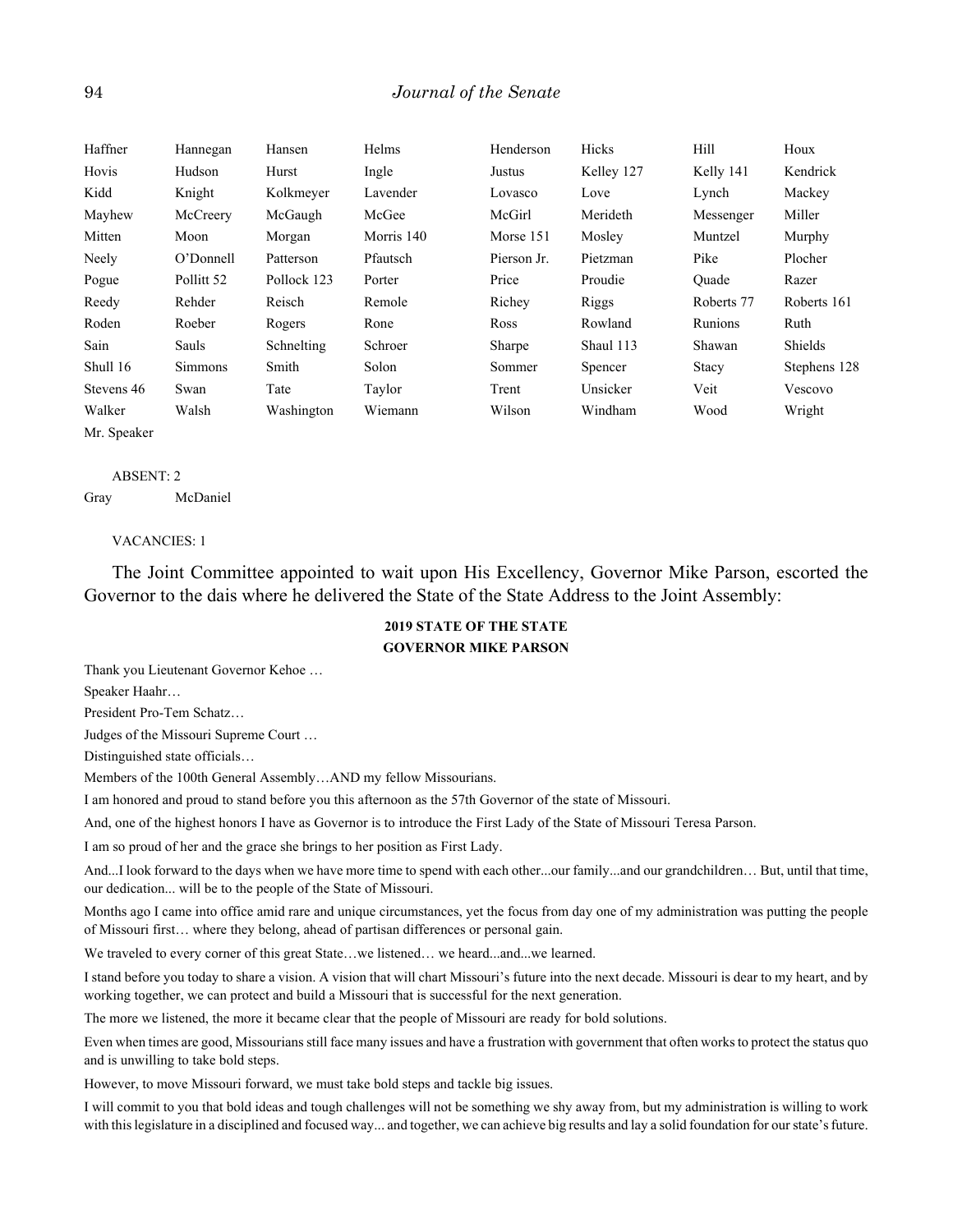It's time to have an honest conversation about the challenges we face and the solutions we need.

The honest truth is that we have not been as efficient as we can be. We don't promote our state, our resources, and our people as best we should, and we have not prepared our state well enough for the future… and every Missourian deserves better.

Make no mistake about it, we have before us one of the greatest opportunities, by working together to improve Missouri and to be the BEST in the United States of America.

The longer we delay and avoid tough decisions, the bigger our problems become.

Many of us are willing to admit this, and I hope you can agree that we cannot afford to delay action any longer. I am asking for your help to move Missouri forward and deliver results… because after all … we are the Show Me State.

What this means in practical terms is that we have to be honest about our priorities and united in our focus.

As elected officials, we are good at declaring priorities. While some of our priorities may not be the same... when we try to make EVERYTHING a priority, the fact is… nothing is truly a priority.

So let me be crystal clear, cultivating and training our workforce for high-demand jobs and investing in critical infrastructure are the priorities we must address this session.

As I have traveled the state, I know these are issues important to every single one of your districts – whether republican or democrat, urban or rural, we have good reason to work together to achieve real results for ALL Missourians.

By addressing these issues now, we will make major investments for the next generations of the state of Missouri.

There of course will be other issues that are important, like passing tax credit reform, working to make government more efficient and more accountable, protecting freedoms and promoting a culture of life, and passing regulatory and venue reform.

ALL of which must be done.

But our focus for the state of Missouri to thrive both now and into the future are on two key priorities … - workforce development and infrastructure.

Let me tell you a story about a young man with us today...

Troy is an eighth grader from Eldon who has experienced some hardships in his life. Troy's struggles are NOT unlike many families across Missouri.

Quaker Windows is a Missouri based company that has developed a partnership with Eldon Schools to ensure students like Troy have a mentor all throughout high school...

And, to make sure that he not only receives a quality education and training, but he is also taught valuable life skills… like, the importance of showing up on time and having a strong work ethic.

Quaker Windows and Eldon Schools have a community partnership. This example should be a model of how we approach new efforts to train the next generation of workers.

Please welcome Troy who is with us here today…

We must consider making necessary changes to our education programs and update the training pipelines to ensure economic growth in Missouri.

Our true dedication should be to build and create wealth… NOT REDISTRIBUTE IT.

For example, Missouri's high school graduation rate is higher than most states. This is something we should ALL be proud of...however, we fall behind other states when we look at post-secondary education.

We are well into the 21st century... and yes, extra levels of education are needed to meet the demands of our workforce... and these jobs are going to provide higher wages, which will benefit Missouri families.

This is why my budget calls for a total investment of nearly \$75 million dollars into bold and innovative workforce development programs.

Consider those programs that build off the many projects we already have in place like NGA West, Boeing's TX, Nucor Steel, and many others.

When combined with our current economic development tools… ALL can be tremendously successful.

In today's world, a higher level of education should not simply mean getting college degrees. This is why I am advocating that we provide \$22 million dollars to fund a program known as Fast Track.

Fast Track will allow Missourians to receive advanced training in high-demand areas largely taught at our community colleges, technical schools, and colleges and universities. This will open the doors for Missourians to have opportunities to earn more money for their hard work.

Fast Track...will benefit tens of thousands of Missourians from every corner of the state.

But, to have a laser-like focus, we can't stop there.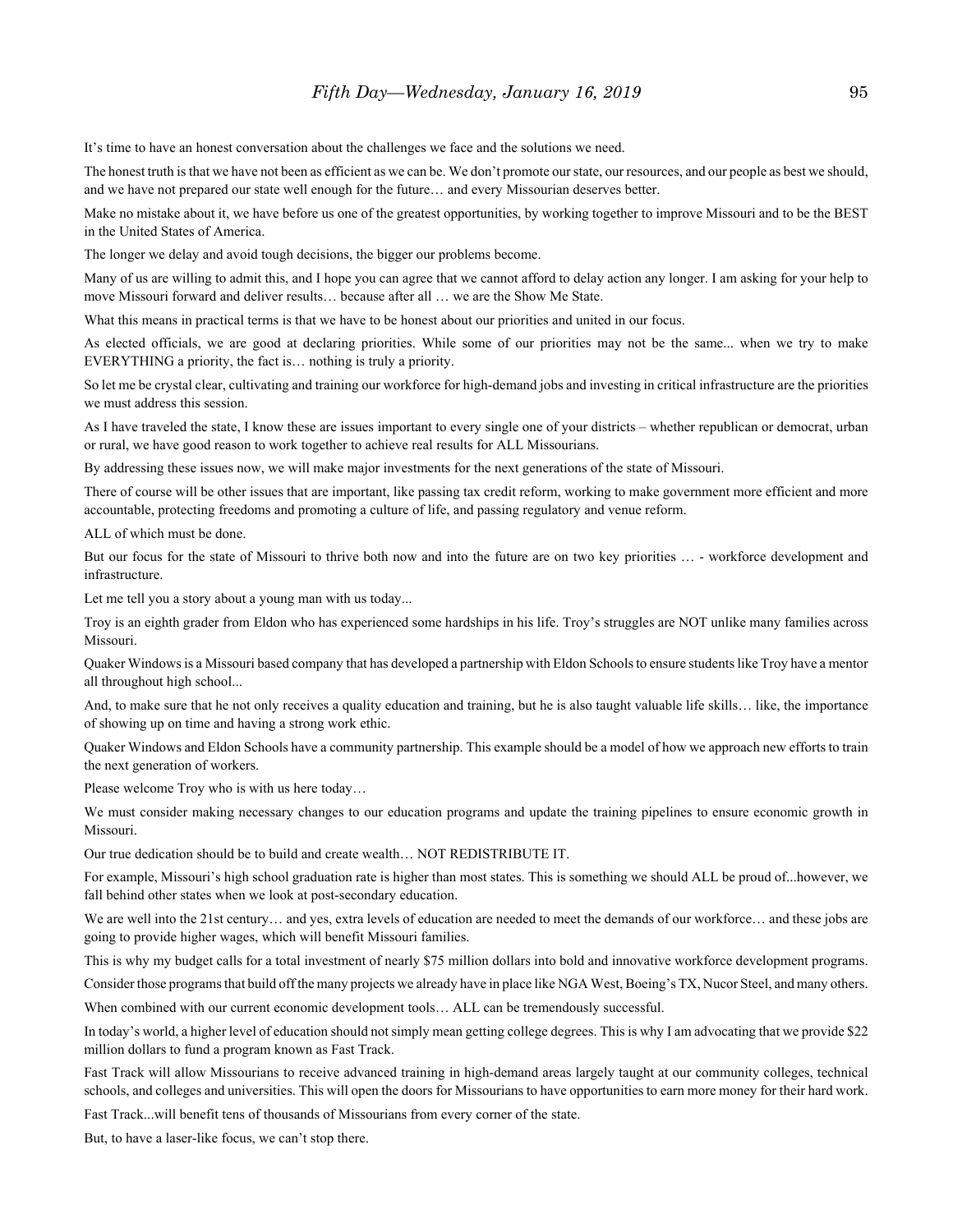We must ALSO start integrating EMPLOYER and industry-led input into the needs and demands of the workforce, like increasing Industry Recognized Credentials as part of our high school curriculum.

To further workforce development, this focus must also extend into the economic development tools we use as well.

As a result, we are going to consolidate, repurpose, and add flexibility to a series of incentives we currently offer into a more streamlined program called Missouri One Start.

That is why I am adding \$10 million dollars to the Missouri One Start program, to help place a greater emphasis on building out the workforce needs and for job creation projects, so companies who use them are forced to plant deeper roots here in Missouri and become longer and more substantial partners.

ALSO...we are providing \$16 million dollars for Missouri Excels… a program for Missouri Higher Education Institutions to develop and expand employer-driven education, training programs, and initiatives to increase career readiness.

Finally, when looking ahead, we know that we are up against the clock… competing with every other state across the country… but Missouri will be ready, with the right tools in the toolbox... We'll be ready to ensure our state will move forward in workforce development... and ALL Missourians will prosper!

Not only is workforce development going to be a priority… but to ensure future success, we also need to take a serious look at long term investments in Missouri's infrastructure.

When we talk about infrastructure, we can no longer just think about bricks and mortar, roads and bridges, but also the location in which people look to invest capital and operate the economy of the future.

One of those areas in Missouri is high-speed broadband access. We currently have about ten school districts and many rural communities that lack access to high speed broadband… and that is unacceptable.

Most recently, thanks to the President and our federal delegation … Missouri secured \$255 million dollars for the expansion of broadband to connect our state.

With this exciting opportunity, it is also important we at the state provide funding to cover the gaps in delivering broadband.

That is why... my budget calls for an additional \$5 million dollars in broadband funding to close the gap that exists in federal funds, and truly give the highest impact for Missourians.

Another area of focus is to put a greater emphasis on our Missouri ports. Located in the heart of the country we are at the center of major opportunities, especially with the expansion of the Panama Canal.

Missouri's agriculture and manufacturing industries have no better route to global expansion than delivering our high quality products to the world through our waterways.

In addition to our rivers…Missouri has one of the largest highway systems in the country, and since we sit at the nexus of east and west, this system receives a great deal of strain.

Nonetheless, we maintain this system with one of the lowest levels of funding in the country.

Over the years, we have seen proposals go before the voters and fail, but this cannot… and… does not mean we are expected to do NOTHING.

This is why I am asking you to consider an infrastructure plan. While funded through our budget savings, it will give us the ability to begin immediate work on nearly 250 bridges across the state of Missouri… all in need of critical repair or replacement.

By doing so, we will be freeing up nearly \$350 million dollars in state and federal resources… allowing us to accelerate MoDOT's current list of state infrastructure projects.

ALSO, we will be adding a \$50 million dollar cost sharing program to assist our cities and counties to help address the most serious infrastructure needs in our local areas.

In fact, this raises the challenge for each of us to find even more creative ways to locate savings to make more substantial investments in our infrastructure without a tax increase to the people of Missouri.

These priorities did not come without some tough decisions, but as I said to you before…

If we are to deliver on meaningful priorities to the people of Missouri, tough decisions... must... be... made.

As many of you know, the Department of Corrections is faced with many challenges. AND, we will NOT shy away from these challenges.

As a former sheriff and law enforcement officer for over 22 years… I understand, firsthand, the importance of re-entry programs and alternative sentencing... We need to be more efficient in these programs so we truly offer... a second chance... AND...As Governor, I am NOT interested in building more prisons.

In fact, we've identified a plan to consolidate the operations at Crossroads and Western Missouri facilities in Cameron, Missouri.

This decision is largely driven by our dedication to find efficiencies wherever we can in state government… and this can be done while ensuring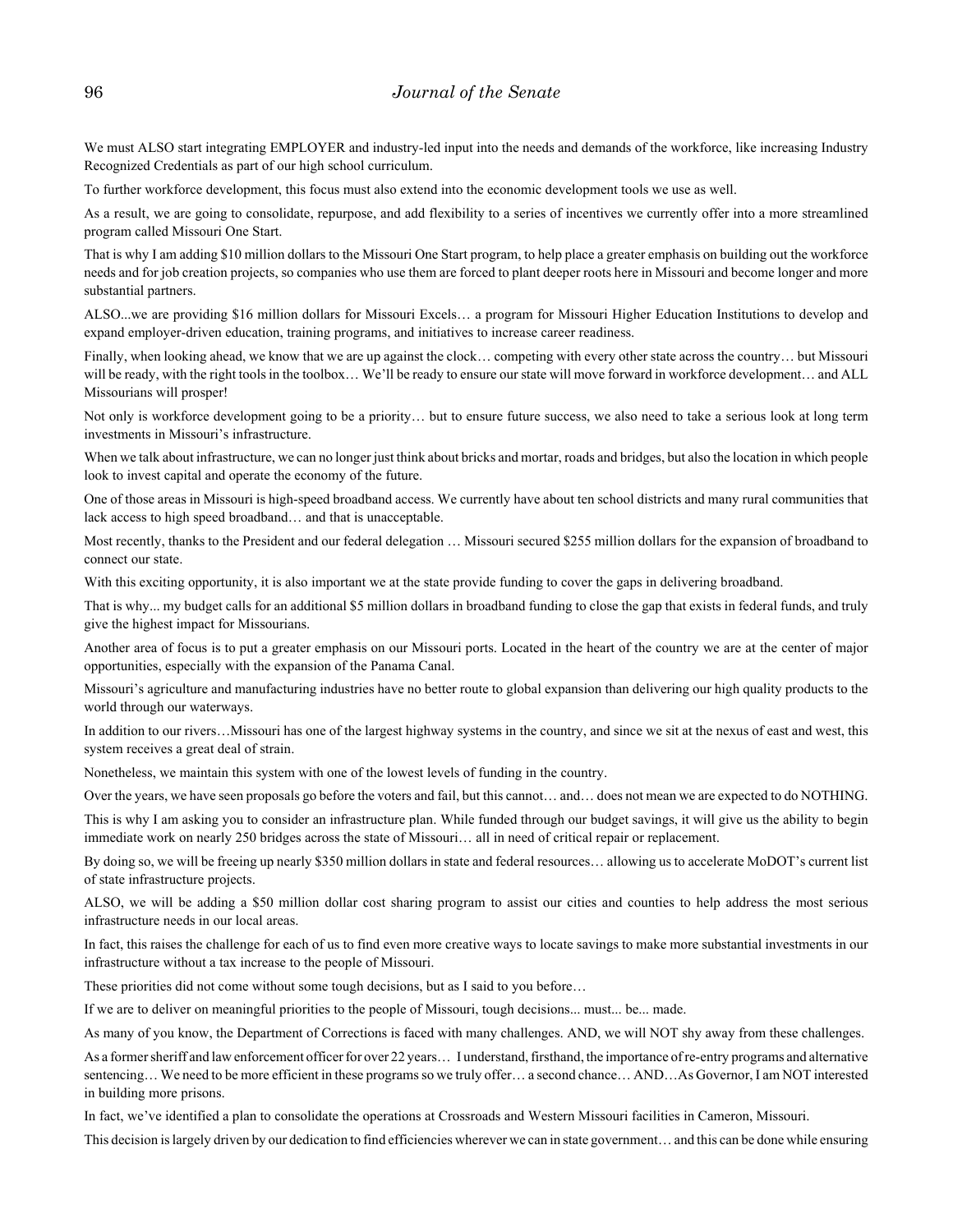safety... improving security... and delivering a MUCH needed pay raise.... ALL being done with no layoffs.

NOT only are we making tough decision within the Department of Corrections, but… our budget recommends another major change to reorganize and streamline the efforts of the departments of economic development and higher education… a plan which will make OUR government more efficient.

We have to start focusing more on the importance of OUTCOMES in state government and less on arguing over the inputs.

While this restructuring is important for the people of Missouri, I also want to be very clear that the problem is not our state workforce.

To the contrary, I have found overwhelmingly that we have a remarkable and dedicated state workforce.

But, we as elected leaders MUST do a better job clearly identifying expectations and priorities, communicating and managing responsibilities, and providing better training to promote our success.

Many of us in this chamber have programs in state government we think are important to our people, but as time goes by, Governors change... and legislators return home… and these programs grow with little oversight or accountability.

The result is an expanding bureaucracy which becomes less efficient for the people of Missouri.

Under my administration, we are going to fundamentally…

Restructure state government…

Demand greater efficiency and accountability…

AND improve our customer service to ALL Missourians.

I'll admit… this is going to take some time, but we are not going to put it off any longer… IT WILL START TODAY!

Just like families across Missouri… HAVING a responsible budget is important and a way of life.

For the first time in more than a decade, the Governor's budget does NOT plan to SPEND… EVERY… TAX … DOLLAR.

We have a business smart budget that saves nearly \$120 million dollars to ensure we are prepared for any unexpected expenses.

Our budget also proposes a reduction of nearly 430 government positions… all while maintaining our conservative approach to managing and streamlining government services.

In fact, our administration recently completed the state's largest deregulation effort, eliminating nearly one out of every five state regulations. And, each of the initiatives I have laid out would not be possible without the drive, commitment, and dedication of the Cabinet because we will not be able to achieve the type of common sense conservative reforms and restructuring Missouri needs without the remarkable talent and leadership in THIS administration.

Please join me in recognizing the entire Cabinet seated in the upper gallery…

It is important to understand that being a good leader is not about being the best, but rather about your ability to make those around you better.

Every day my staff and Cabinet are committed and focused to making all of us better, pushing one another to make MISSOURI a better place. Just weeks after I took office quick decisions had to be made on over a hundred legislative items and the 28 billion dollar state budget had to

be approved.

By working together, we were able to save millions of taxpayer dollars and implement the largest tax cut in Missouri's history.

After taking the oath of office this summer, Missouri faced some tough and difficult times.

We experienced one of the worst droughts Missouri had witnessed for many years.

I called the administration together, and we reviewed our options.

To no surprise, we learned that the typical state government response was a series of requests to the federal government for assistance. We believed that was simply unacceptable for the farmers and families of Missouri.

And instead of pushing paper… it was time for us to do more…

Through the teamwork between the Departments of Natural Resources, Agriculture, and Conservation… we put Missouri state government to work for its people and delivered meaningful relief by working together.

Again, several weeks later, we experienced tough times… when 17 individuals tragically lost their lives in the Branson incident…

It was through the efforts of both state and local officials, including nearly every state department… that Missouri was able to quickly respond, recover, and offer immediate assistance to those in dire need.

We had tough times when we lost three local law enforcement officers, and six others were shot in the line of duty.

Thankfully, by God's grace, three members of the Kansas City Police Department are with us this afternoon after being shot in the line of duty. Please welcome these officers Matt Williams, Brent Cartwright, and Michael De-Laney.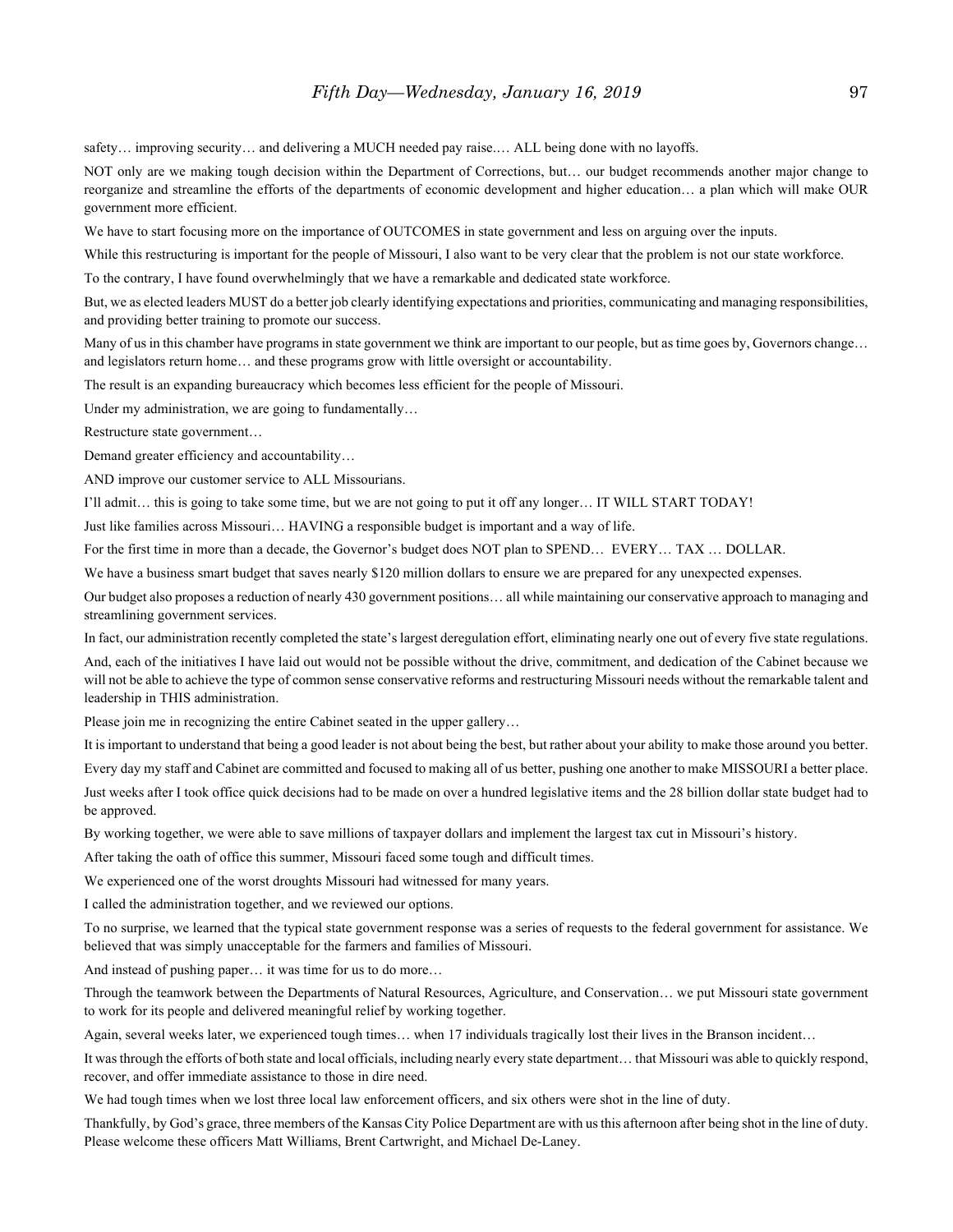As a former sheriff, I understand what it's like to lose an officer in the line of duty, and we owe ALL these brave men and women a debt of gratitude for their dedication to public safety.

It's only a matter of time before we again face tough situations… but by faith and working together, we can … and we will… move Missouri forward...

I was proud that we were able to come together during a special session to finish YOUR legislative priorities and pass meaningful reform to our drug courts and create opportunities for STEM education in our high schools.

These are the successes I am confident we will be able to expect this legislative session because I am also willing to acknowledge no one person or party has a monopoly on good ideas, but the best ideas are those that will serve… the people of Missouri.

A key part of our efforts to improve Missouri's workforce and infrastructure is improving our citizen's health and healthcare by developing better access to providers and hospitals.

Almost 40 percent of Missourians live in rural areas… and, we are committed to making sure they too have access to both preventive and emergency care.

In addition, we will be providing a substantial increase to help those facing the challenges of mental health, expand tele-medicine technology, fight the opioid crisis, and better serve those in need.

I'd also like to introduce another very special guest here this afternoon, my great niece Zoey… who is one of thousands living with the challenges of Autism.

The First Lady and I are deeply committed to doing all that we can to learn more about, to promote awareness, and to advance Autism research.

That is why we are advocating for \$1 million dollars to ensure families and parents have access to the right resources and are equipped to deal with the challenges that come with caring for a loved one with Autism.

Please welcome my great niece Zoey and her family to the chamber.

And, while my focus this legislative session will be on workforce development and infrastructure…

We have already started intense planning for next session… because we must also… curb Medicaid costs, which accounts for over 10 billion dollars of the state budget, and …

That is the reason why I hired Director Todd Richardson… to lead this charge.

Safeguarding the integrity of the Missouri Medicaid program is vital to the state of Missouri… nearly one-third of Missouri's entire budget is devoted to the Medicaid program.

It must be run with the highest level of integrity to ensure every tax dollar is accounted for.

When I began this afternoon, I said it was time to have an honest conversation.

A big part of that conversation had to revolve around all of us recognizing we can do better, and as your Governor, I am committed to trying to get better every day myself.

I am willing to make the tough decisions that will put our state in a better position.

If we truly care about the next generation … I am absolutely confident that by focusing on the major issues of workforce development and infrastructure… TOGETHER, we will have a successful legislative session… because, these are the issues that will benefit ALL Missourians.

In closing, I will leave you with a story about a young student that lives by these 10, 2-letter words:

"If it is to BE, it is up to ME."

"If it is to BE, it is up to ME."

These words have stayed with me after hearing his inspirational story. This young man had reached rock bottom and considered ending his life, but chose to overcome his obstacles and instead … succeed in life.

When asked what motivated him, he mentioned those 10, 2 letter words ... "If it is to be, it is up to me."

Even as someone with my share of gray hair, I have to say that is wise advice.

If the American dream is to live on …I challenge all of us to remember those 10, 2-letters words with one change...

"If it is to BE, it is up to US!"

"If it is to BE, it is up to US!"

It is an honor and privilege to be the 57th Governor of the State of Missouri.

God bless you; God bless the great state of Missouri, and God bless the United States of America.

On motion of Senator Rowden, the Joint Session was dissolved and the Senators returned to the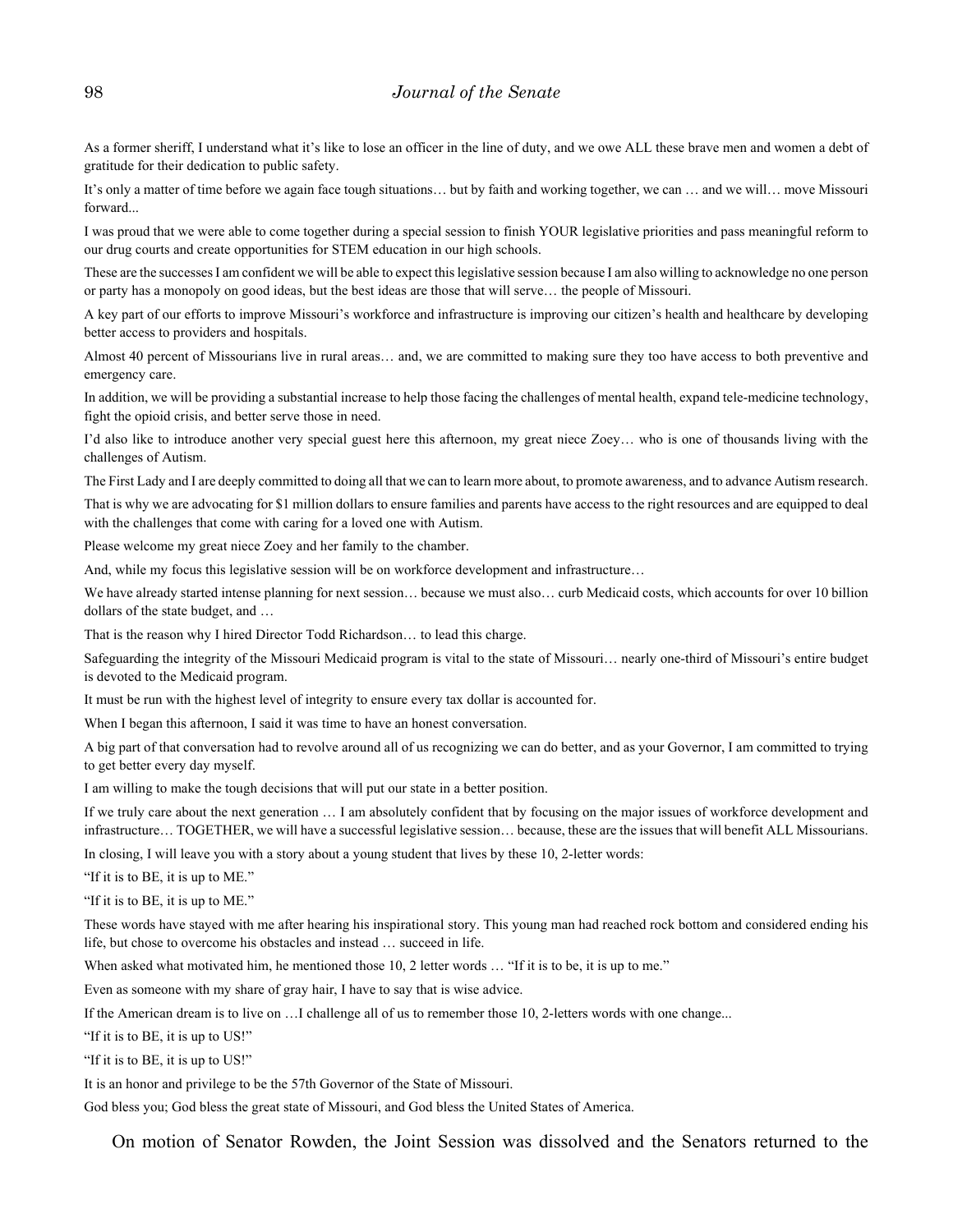Chamber where they were called to order by President Kehoe.

#### **RESOLUTIONS**

Senator Cunningham offered Senate Resolution No. 59, regarding Teresa Sopko, Fairdealing, which was adopted.

Senator Onder offered Senate Resolution No. 60, regarding Glenn A. Harrison, O'Fallon, which was adopted.

# **COMMUNICATIONS**

President Pro Tem Schatz submitted the following:

January 14, 2019 Ms. Adriane Crouse Secretary of the Missouri Senate State Capitol, Room 325 Jefferson City, MO 65101 Dear Ms. Crouse: Pursuant to RsMO 536.037, I am appointing Senator Bill White to replace former Senator Bob Dixon on the Joint Committee on Administrative Rules. Please do not hesitate to contact my office if you have any questions. Sincerely, /s/ Dave Schatz Dave Schatz President Pro Tem Also, January 14, 2019 Ms. Adriane Crouse Secretary of the Missouri Senate State Capitol, Room 325 Jefferson City, MO 65101 Dear Ms. Crouse: Pursuant to RsMO 23.010, I am appointing Senators Mike Bernskoetter and Lincoln Hough to replace former Senators Bob Dixon and Brian Munzlinger on the Joint Committee on Legislative Research. I am also appointing Senator Dan Hegeman to fill the Senate Appropriations Chairman slot vacated by former Senator Dan Brown on the same committee. Please do not hesitate to contact my office if you have any questions. Sincerely, /s/ Dave Schatz Dave Schatz President Pro Tem Senator Walsh submitted the following: January 15, 2019 Adriane Crouse – Secretary of the Senate State Capitol, Room 325 Jefferson City, Missouri 65101

Dear Adriane:

Pursuant to Rule 12 of the Rules of the Missouri Senate, I hereby make the following committee appointments to committee slots assigned to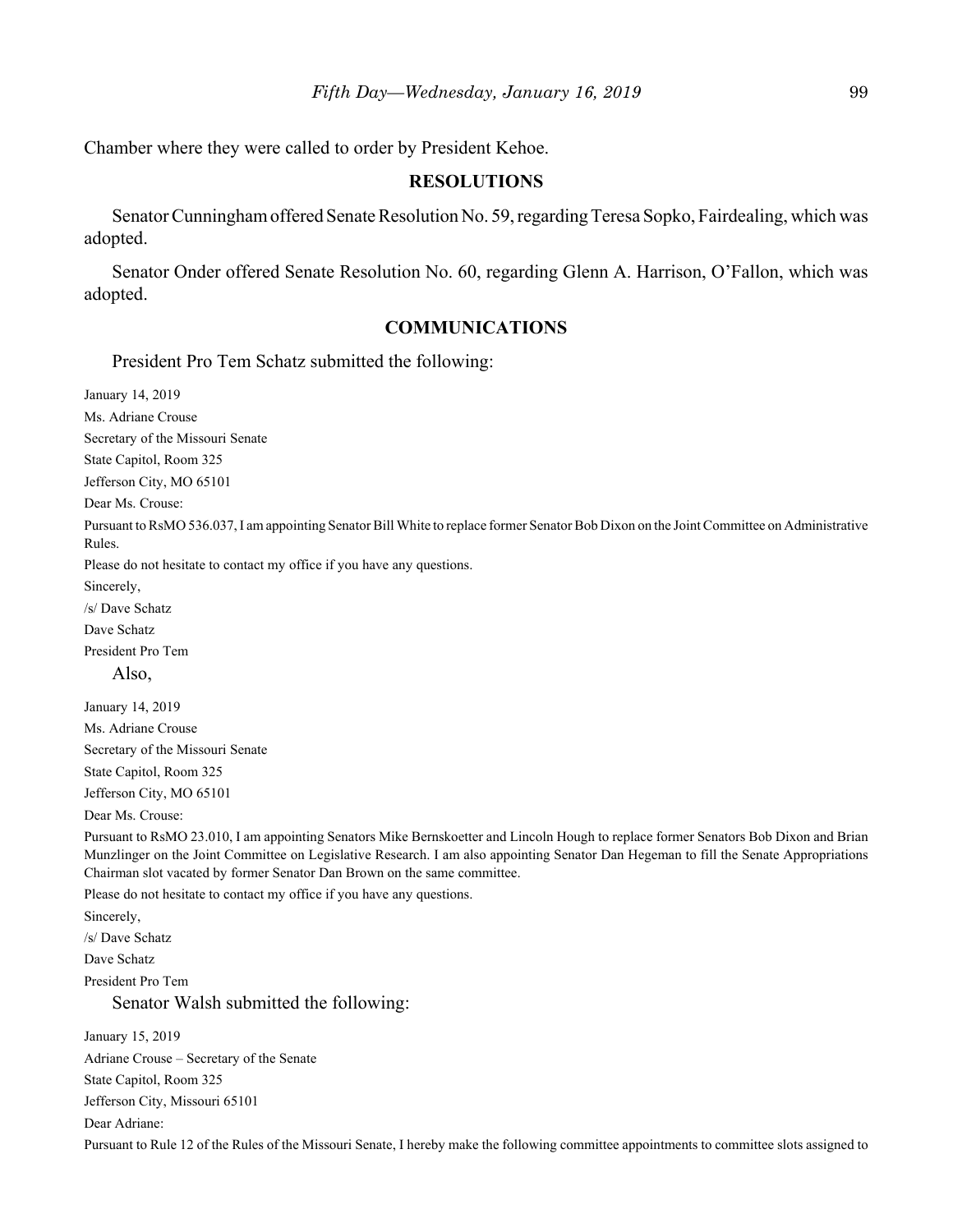#### 100 *Journal of the Senate*

the minority caucus effective immediately:

**Administration:** Walsh, Curls

**Agriculture, Food Production and Outdoor Resources:** Curls, Holsman, Rizzo

**Appropriations:** Curls, Holsman, Nasheed, Rizzo

- **Commerce, Consumer Protection and the Environment:** Walsh, May, Williams
- **Education:** Holsman, Schupp, Arthur
- **Economic Development:** Schupp, Rizzo, Arthur
- **Fiscal Oversight:** Nasheed, Rizzo
- **General Laws:** Rizzo, Arthur

**Government Reform:** May, Williams

- **Gubernatorial Appointments:** Curls, Nasheed, Williams
- **Health and Pensions:** Holsman, Schupp
- **Insurance and Banking:** Walsh, Sifton
- **Judiciary and Civil and Criminal Jurisprudence:** Sifton, May
- **Local Government and Elections:** Sifton, Rizzo
- **Professional Registration:** Sifton, Arthur
- **Progress and Development:** Walsh, Curls, Williams
- **Rules, Joint Rules, Resolutions and Ethics:** Holsman, May
- **Seniors Families and Children:** Schupp, May
- **Small Business and Industry:** Arthur, Williams
- **Transportation, Infrastructure and Public Safety:** Curls, Williams
- **Veterans and Military Affairs:** Walsh, Schupp
- **Ways and Means:** Nasheed, Arthur

These appointments of minority caucus members will replace committee appointments reflected on page 7 of the Senate Journal of January 9, 2019.

> Sincerely, /s/ Gina Walsh Gina Walsh

#### President Pro Tem Schatz submitted the following:

January 15, 2019 Ms. Adriane Crouse Secretary of the Missouri Senate State Capitol, Room 325 Jefferson City, MO 65101 Dear Ms. Crouse: Pursuant to RsMO 21.810, I am appointing Senator Andrew Koenig to fill the Senate vacancy on the Joint Committee on Tax Policy. Please do not hesitate to contact my office if you have any questions. Sincerely, /s/ Dave Schatz Dave Schatz President Pro Tem Also, January 15, 2019 Ms. Adriane Crouse Secretary of the Missouri Senate State Capitol, Room 325 Jefferson City, MO 65101 Dear Ms. Crouse: Pursuant to RsMO 292.602, I am appointing Senators Doug Libla and Jason Holsman to replace former Senators Bob Dixon and Brian Munzliner on the Missouri Emergency Response Commission.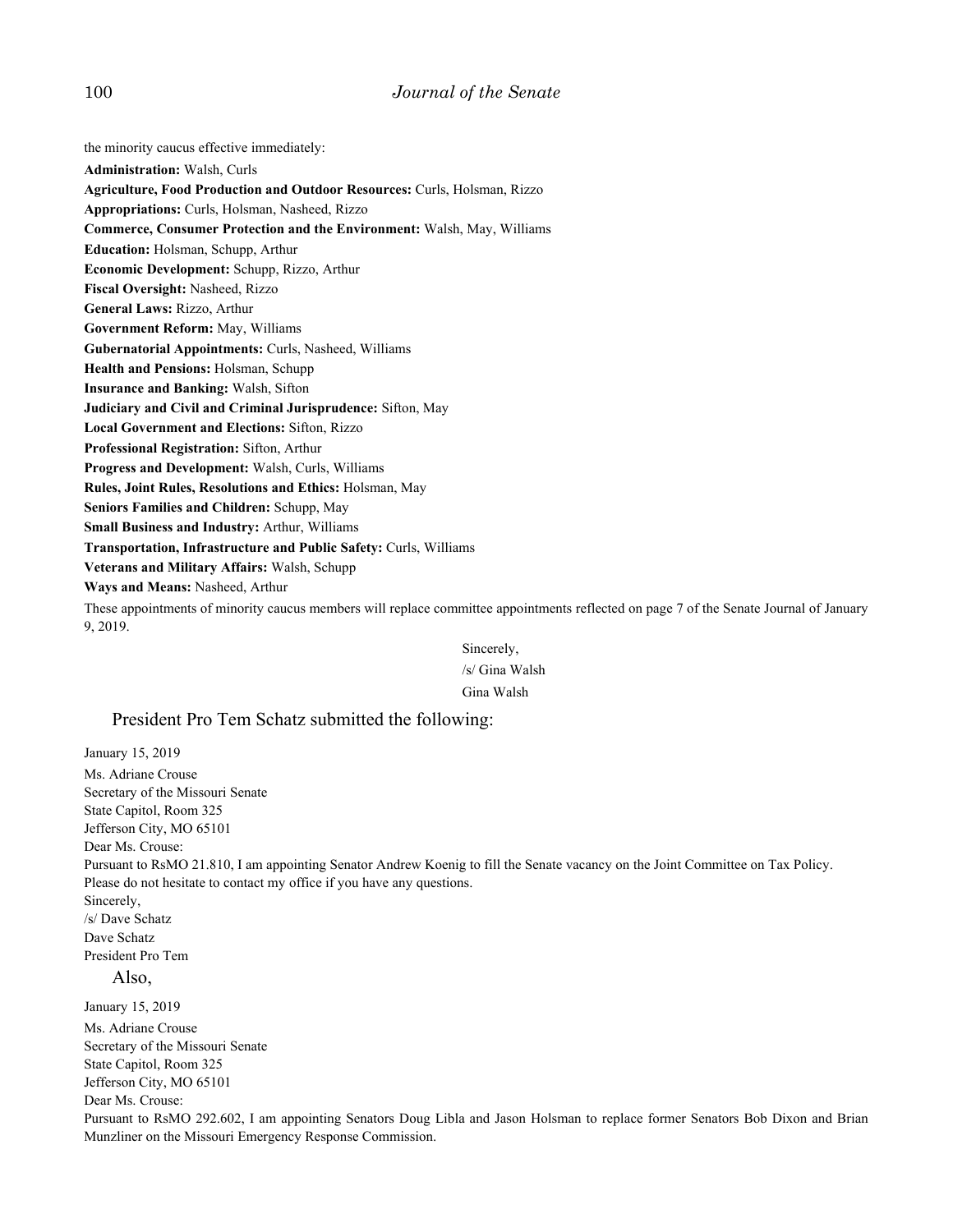Please do not hesitate to contact my office if you have any questions. Sincerely, /s/ Dave Schatz Dave Schatz President Pro Tem

#### Also,

January 15, 2019

Ms. Adriane Crouse Secretary of the Missouri Senate State Capitol, Room 325 Jefferson City, MO 65101 Dear Ms. Crouse: Pursuant to RsMO 21.795, I am appointing Senators Justin Brown, Cindy O'Laughlin, and Bill Eigel to replace myself and former Senators Bob Dixon and Brian Munzlinger on the Joint Committee on Transportation Oversight. Please do not hesitate to contact my office if you have any questions. Sincerely, /s/ Dave Schatz Dave Schatz President Pro Tem Also,

January 15, 2019

Ms. Adriane Crouse Secretary of the Missouri Senate State Capitol, Room 325 Jefferson City, MO 65101 Dear Ms. Crouse: Pursuant to RsMO 210.170, I am appointing Senator Jeanie Riddle to replace former Senator Bob Dixon on the Children's Trust Fund Board. Please do not hesitate to contact my office if you have any questions. Sincerely, /s/ Dave Schatz Dave Schatz President Pro Tem Also, January 15, 2019 Ms. Adriane Crouse Secretary of the Missouri Senate State Capitol, Room 325 Jefferson City, MO 65101 Dear Ms. Crouse: Pursuant to RsMO 21.771, I am appointing Senators Bill White and David Sater to replace former Senators Rob Schaaf and Bob Dixon on the Joint Committee on Child Abuse and Neglect. Please do not hesitate to contact my office if you have any questions. Sincerely, /s/ Dave Schatz Dave Schatz President Pro Tem

Also,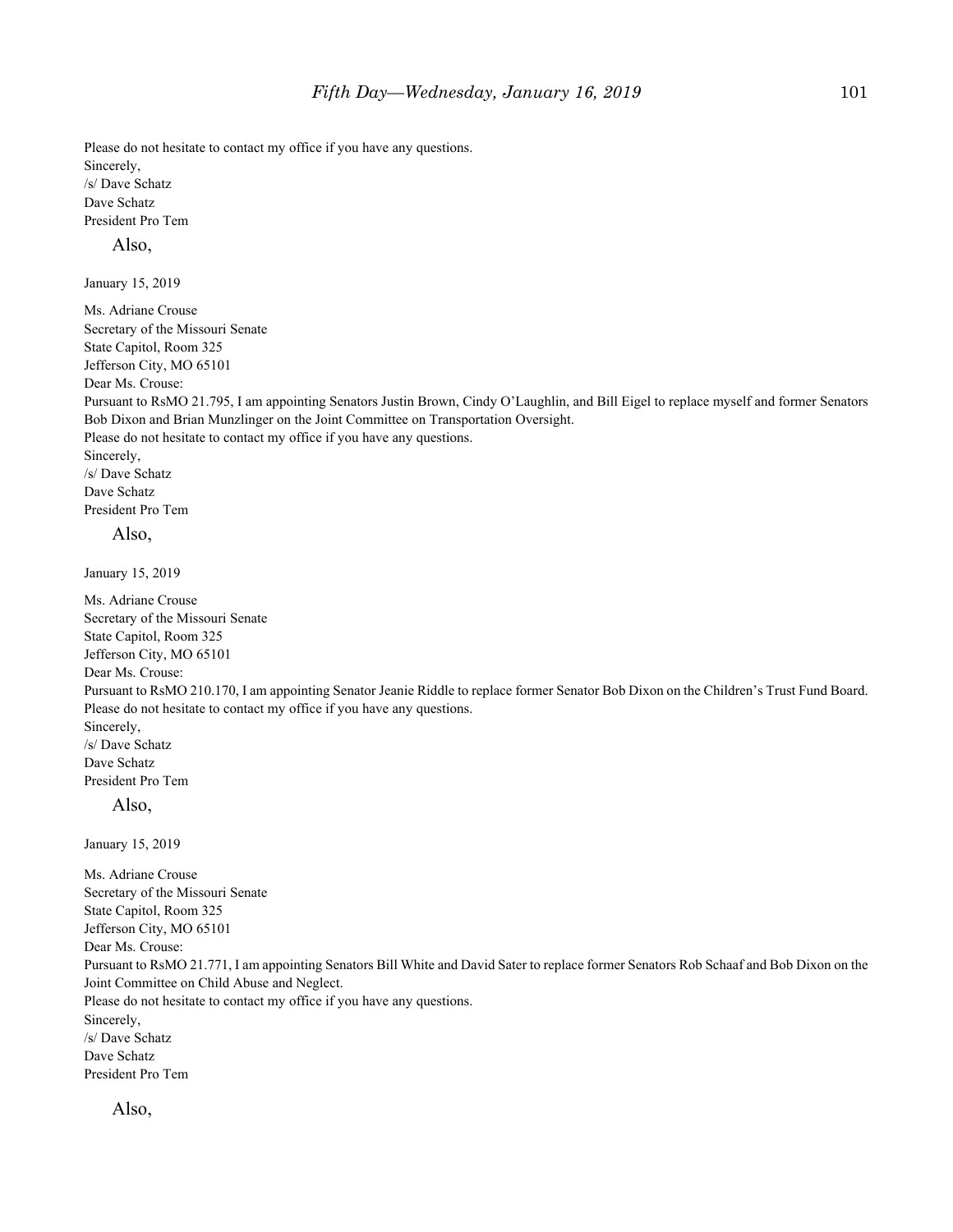January 15, 2019 Ms. Adriane Crouse Secretary of the Missouri Senate State Capitol, Room 325

Jefferson City, MO 65101 Dear Ms. Crouse: Pursuant to RsMO 173.700, I am reappointing Senator Gary Romine to the Midwestern Higher Education Commission. Please do not hesitate to contact my office if you have any questions. Sincerely, /s/ Dave Schatz Dave Schatz President Pro Tem Also, January 15, 2019 Ms. Adriane Crouse Secretary of the Missouri Senate State Capitol, Room 325 Jefferson City, MO 65101 Dear Ms. Crouse: Pursuant to RsMO 21.851 I am appointing Senators Bill Eigel and Justin Brown to fill my positon and Senator Sandy Crawford's position on the Joint Committee on Disaster Preparedness and Awareness. Please do not hesitate to contact my office if you have any questions. Sincerely, /s/ Dave Schatz Dave Schatz President Pro Tem Also, January 15, 2019 Ms. Adriane Crouse Secretary of the Missouri Senate State Capitol, Room 325 Jefferson City, MO 65101 Dear Ms. Crouse: Pursuant to RsMO 173.320, I am appointing Senator Cindy O'Laughlin to fill the Senate vacancy on the Education Commission of the States. Please do not hesitate to contact my office if you have any questions. Sincerely, /s/ Dave Schatz Dave Schatz President Pro Tem Also, January 15, 2019 Ms. Adriane Crouse Secretary of the Missouri Senate State Capitol, Room 325

Jefferson City, MO 65101

Dear Ms. Crouse:

Pursuant to RsMO 208.955 I am appointing Senator David Sater to replace former Senator Rob Schaaf on the MO HealthNet Oversight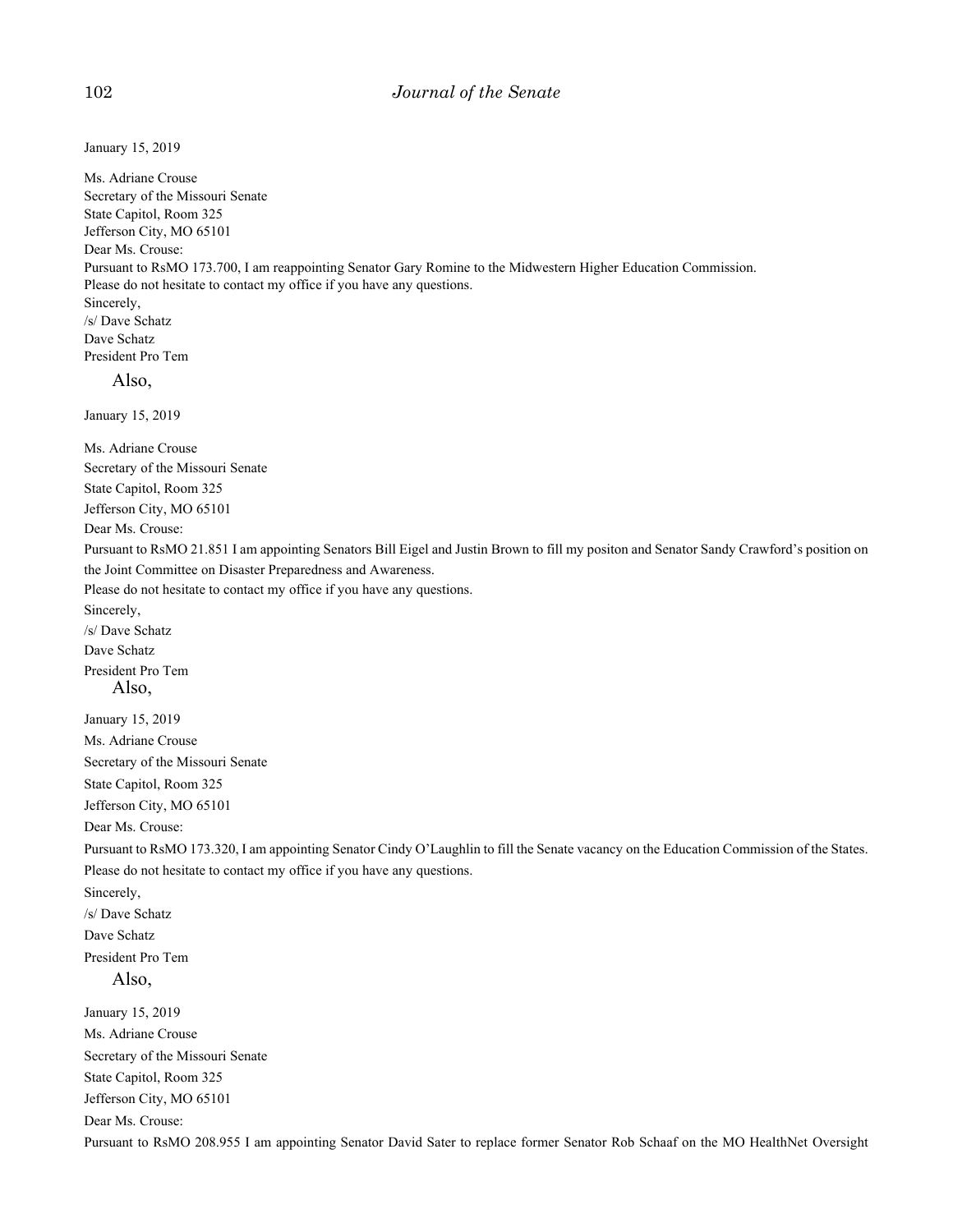Committee. Please do not hesitate to contact my office if you have any questions. Sincerely, /s/ Dave Schatz Dave Schatz President Pro Tem Also, January 15, 2019 Ms. Adriane Crouse Secretary of the Missouri Senate State Capitol, Room 325 Jefferson City, MO 65101 Dear Ms. Crouse: Pursuant to RsMO 44.227, I am appointing Senator Doug Libla to fill the Senate vacancy on the Seismic Safety Commission. Please do not hesitate to contact my office if you have any questions. Sincerely, /s/ Dave Schatz Dave Schatz President Pro Tem Also, January 15, 2019 Ms. Adriane Crouse Secretary of the Missouri Senate State Capitol, Room 325 Jefferson City, MO 65101 Dear Ms. Crouse: Pursuant to RsMO 186.007, I am appointing Senator Sandy Crawford to fill the Senate vacancy on the Missouri Women's Council. Please do not hesitate to contact my office if you have any questions. Sincerely, /s/ Dave Schatz Dave Schatz President Pro Tem **INTRODUCTIONS OF GUESTS**

Senator Sifton introduced to the Senate, Kurt and Celeste Witzel, St. Louis.

Senator Cunningham introduced to the Senate, Mike Frazier, Marshfield.

Senator Libla introduced to the Senate, Keith Holloway, Cape Girardeau.

Senator Holsman introduced to the Senate, John Mitchem and Aaron Hitchens, Kansas City.

Senator Holsman introduced to the Senate, students from Lutheran High School, Kansas City.

Senator Holsman introduced to the Senate, John Stamm, Kansas City.

On motion of Senator Rowden, the Senate adjourned until 10:00 a.m., Thursday, January 17, 2019.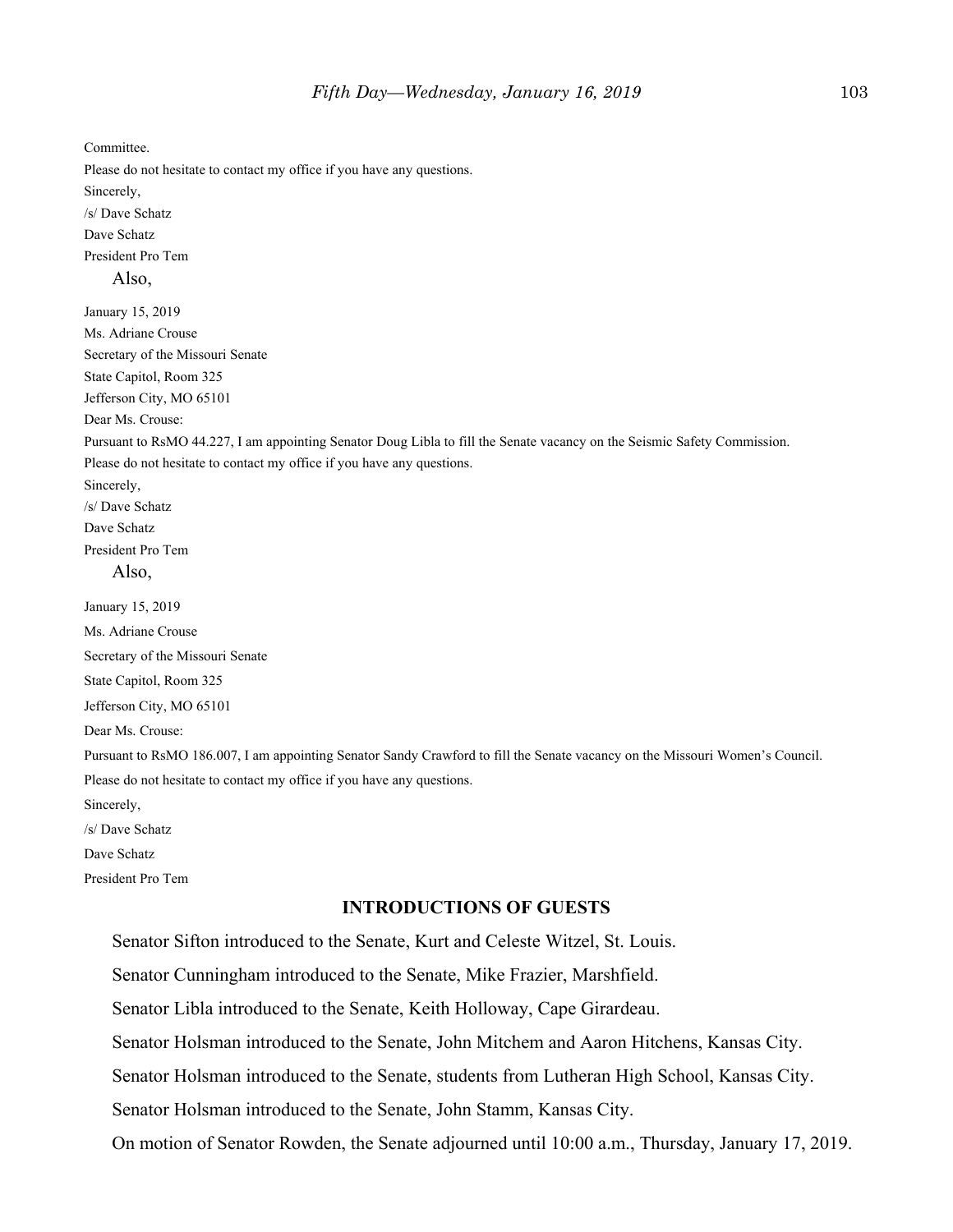104 *Journal of the Senate*

# SENATE CALENDAR  $\overline{\phantom{a}}$

# SIXTH DAY–THURSDAY, JANUARY 17, 2019  $\overline{\phantom{a}}$

# FORMAL CALENDAR

# SECOND READING OF SENATE BILLS

| SB 1-Curls and Nasheed | SB 33-Wieland  |
|------------------------|----------------|
| SB 2-Curls             | SB 34-Riddle   |
| SB 3-Curls             | SB 35-Riddle   |
| SB 4-Sater             | SB 36-Riddle   |
| SB 5-Sater, et al      | SB 37-Onder    |
| SB 6-Sater             | SB 38-Onder    |
| SB 7-Emery             | SB 39-Onder    |
| SB 8-Emery             | SB 40-Schupp   |
| SB 9-Emery             | SB 41-Schupp   |
| SB 10-Cunningham       | SB 42-Schupp   |
| SB 11-Cunningham       | SB 43-Hoskins  |
| SB 12-Cunningham       | SB 44-Hoskins  |
| SB 14-Wallingford      | SB 45-Hoskins  |
| SB 15-Wallingford      | SB 46-Koenig   |
| SB 16-Romine           | SB 48-Koenig   |
| SB 17-Romine           | SB 49-Rowden   |
| SB 18-Romine           | SB 50-Eigel    |
| SB 19-Libla            | SB 51-Eigel    |
| SB 20-Libla            | SB 52-Eigel    |
| SB 21-Libla            | SB 53-Crawford |
| SB 22-Nasheed          | SB 54-Crawford |
| SB 23-Nasheed          | SB 55-Crawford |
| SB 24-Nasheed          | SB 56-Cierpiot |
| SB 25-Sifton           | SB 57-Cierpiot |
| SB 26-Sifton           | SB 58-Cierpiot |
| SB 27-Sifton           | SB 59-Arthur   |
| SB 28-Hegeman          | SB 60-Arthur   |
| SB 29-Hegeman          | SB 61-Arthur   |
| SB 30-Hegeman          | SB 62-Burlison |
| SB 31-Wieland          | SB 63-Burlison |
| SB 32-Wieland          | SB 64-Burlison |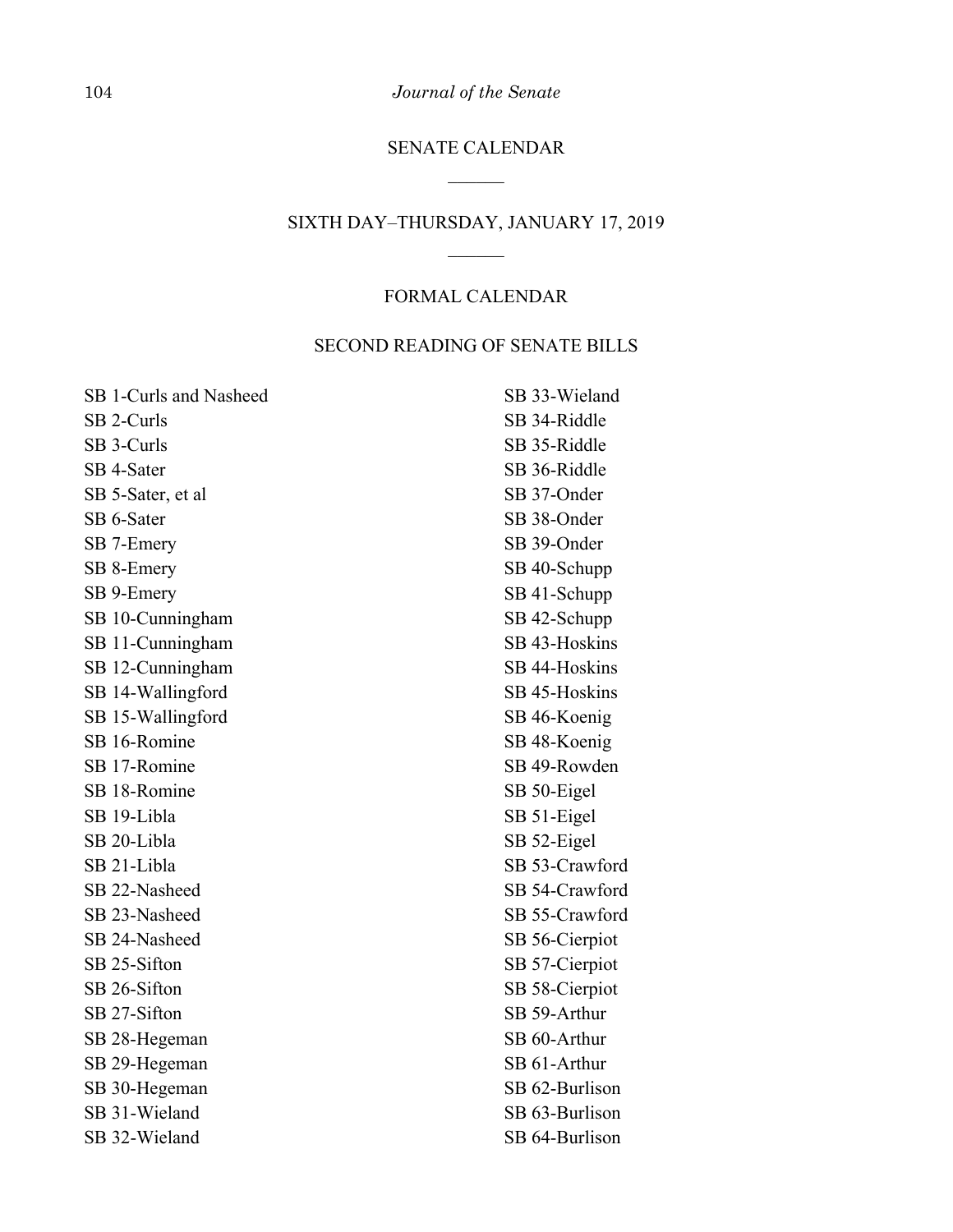SB 65-White SB 66-White SB 67-White SB 68-Hough SB 69-Hough SB 70-Hough SB 71-Brown SB 72-O'Laughlin SB 73-O'Laughlin and Emery SB 74-May SB 75-Curls SB 76-Sater SB 77-Sater SB 78-Sater SB 79-Emery SB 80-Emery SB 81-Emery SB 82-Cunningham SB 83-Cunningham SB 84-Cunningham SB 85-Wallingford SB 86-Wallingford SB 87-Wallingford SB 88-Libla SB 89-Libla SB 90-Libla SB 91-Nasheed SB 92-Nasheed SB 93-Sifton SB 94-Sifton SB 95-Sifton SB 96-Hegeman SB 97-Hegeman SB 98-Wieland SB 99-Wieland SB 100-Riddle SB 101-Riddle SB 102-Riddle SB 103-Schupp SB 104-Schupp SB 105-Schupp

SB 106-Hoskins SB 107-Hoskins SB 108-Koenig SB 109-Koenig SB 110-Koenig SB 111-Eigel SB 112-Eigel SB 113-Eigel SB 114-Crawford SB 115-Crawford SB 116-Cierpiot SB 117-Cierpiot SB 118-Cierpiot SB 119-Arthur SB 120-Burlison SB 121-Burlison SB 122-Burlison SB 123-White SB 124-Hough SB 125-Hough SB 126-Hough SB 127-Sater SB 128-Sater SB 129-Sater SB 130-Emery SB 131-Emery SB 132-Emery SB 133-Cunningham SB 134-Wallingford SB 135-Sifton SB 136-Sifton SB 137-Sifton SB 138-Riddle SB 139-Koenig SB 140-Koenig SB 141-Koenig SB 142-Eigel SB 143-Cierpiot SB 144-Burlison SB 145-Burlison SB 146-Burlison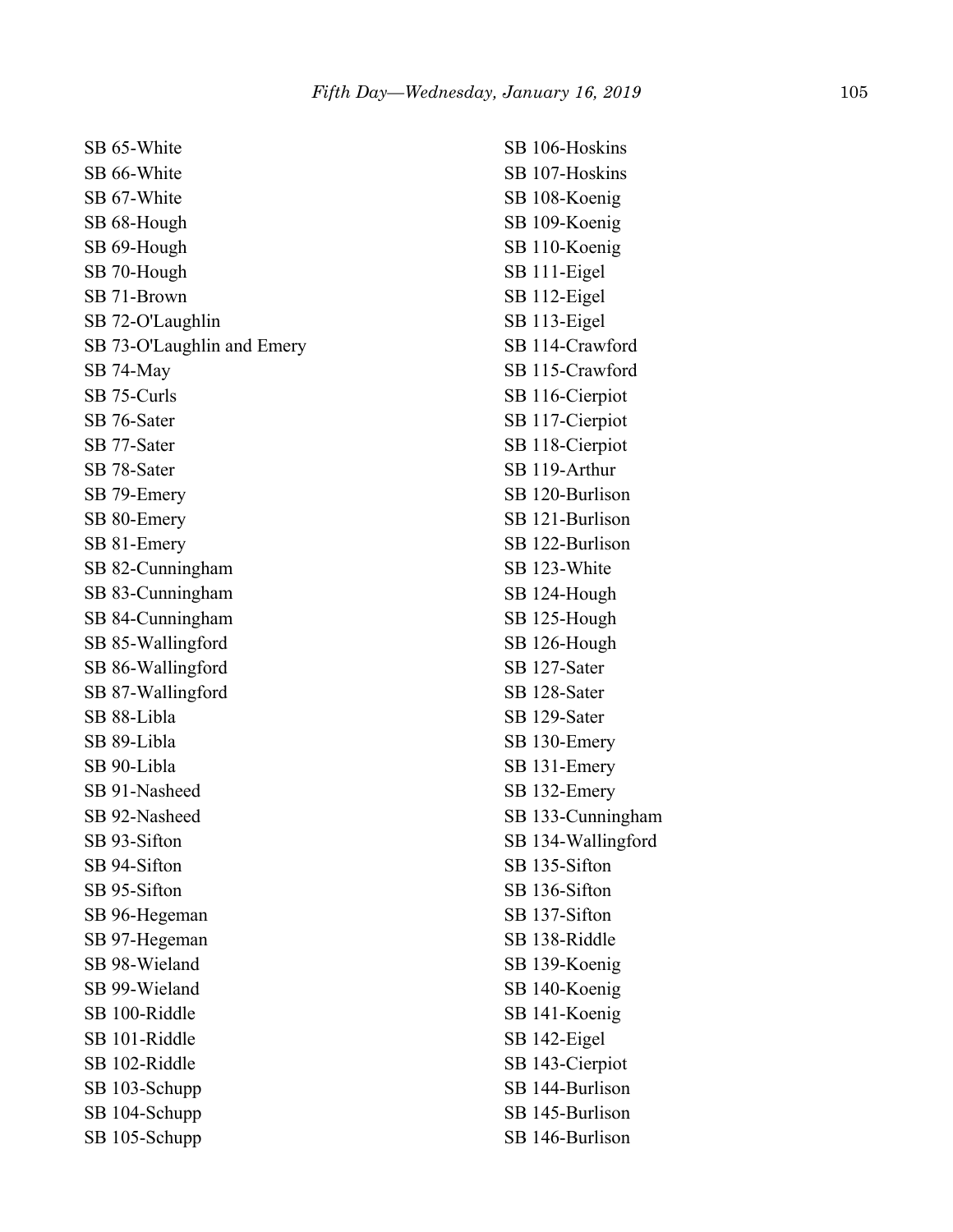SB 147-Sater SB 148-Sifton SB 149-Koenig SB 150-Koenig SB 151-Koenig SB 152-Holsman SB 153-Sifton SB 154-Luetkemeyer SB 155-Luetkemeyer SB 156-Wallingford SB 157-Wallingford SB 158-Eigel SB 159-Sifton SB 160-Koenig SB 161-Cunningham SB 162-Schupp SB 163-Schupp SB 164-Schupp SB 165-Eigel SB 166-Crawford SB 167-Crawford SB 168-Wallingford SB 169-Wallingford SB 170-Schupp SB 171-Schupp SB 172-Schupp SB 173-Crawford SB 174-Crawford SB 175-Crawford SB 176-Hough SB 177-Hough SB 178-Schupp SB 179-Cunningham SB 180-Wallingford SB 182-Cierpiot, et al SB 183-Arthur SB 184-Wallingford SB 185-Wallingford SB 186-Hegeman SB 187-Eigel SB 188-Eigel

SB 189-Crawford SB 190-Onder SB 191-Schupp SB 192-Schupp SB 193-Schupp SB 194-Hoskins SB 195-Hoskins SB 196-Bernskoetter SB 197-Onder SB 198-Onder SB 199-Arthur SB 200-Hough SB 201-Romine SB 202-Romine SB 203-Nasheed SB 204-Riddle SB 205-Arthur SB 206-Arthur SB 207-Emery SB 208-Wallingford SB 209-May SB 210-May SB 211-Wallingford SB 212-Sifton SB 213-Hegeman SB 215-Schupp SB 216-Schupp SB 217-Schupp SB 218-Hoskins SB 219-Hoskins SB 220-Hoskins SB 221-Crawford SB 222-Hough SB 223-Brown SB 224-Luetkemeyer SB 225-Curls SB 226-Sater SB 227-Sater SB 228-Sater SB 229-Crawford SB 230-Crawford